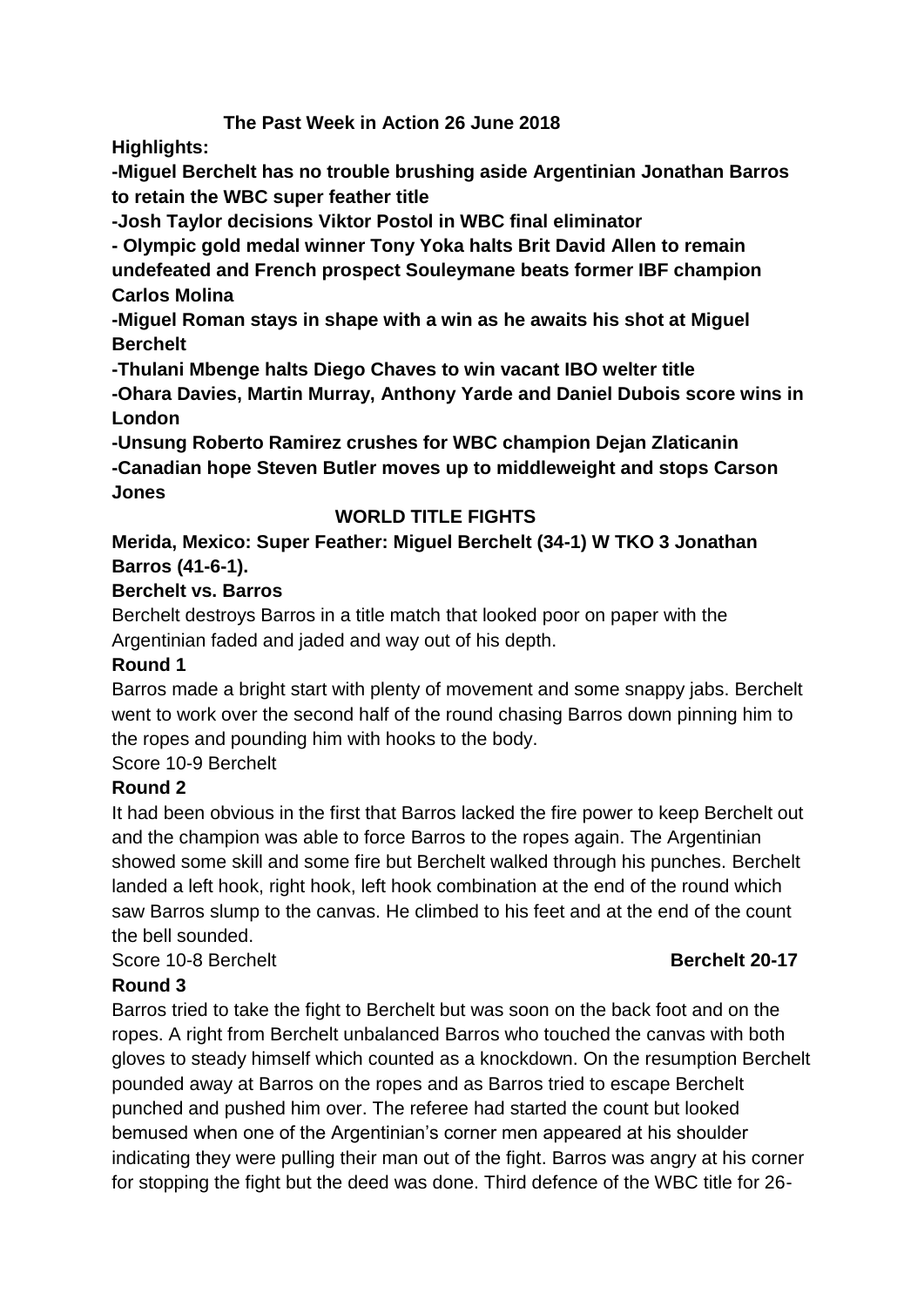year-old Berchelt. He gets win No 30 by KO/TKO and has now won 12 of his last 13 fights by that route. Although only 34 Barros a former holder of the secondary WBA title at featherweight looked a spent force. It is difficult to see how he earned a title shot as he had had only one fight in the past eighteen months and that was a loss by 7, 7 and 11 points against Lee Selby for the IBF title feather title twelve months ago. **For undercard fight Nunez vs. Torres see under date.**

#### **June 21**

# **New York, NY, USA: Welter: Mikkel LesPierre (20-0-1) W TKO 7 Gustavo Vittori (20-4-1). Light: Roberto Ramirez (18-2-1) W TKO 2 Dejan Zlaticanin (23-2). LesPierre vs. Vittorio**

LesPierre much too good for Argentinian Vittori and floors him three times on the way to a seventh round stoppage. The Trinidad & Tobago born LesPierre boxed on the outside early using his jab to blunt the attacks of the aggressive southpaw Vittori. He was banging home counters as Vittori tried to get inside and a right to the body put the Argentinian on the canvas in the second. He beat the count and continued to march forward presenting LesPierre with an easy target. In the sixth a left hook sent Vittori to the floor again. The Argentinian got up and made it to the bell but in the next round a series of punches drove Vittori down on his knees and the referee stopped the fight. LesPierre, 33, moved to the USA at the age of six and competed at the finals of the National Golden Gloves and National PAL Tournament. This victory gives him nine wins by KO/TKO including victories over useful opposition in Mario Beltre and unbeaten Noel Murphy. Second fight in the US for Vittori who was knocked out in three rounds by Alex Saucedo in November.

#### **Zlaticanin vs. Ramirez**

Huge shock as former WBC champion and current No 8 Zlaticanin is crushed in two rounds.. The little Montenegrin only knows one way to fight and that is with a swarming attacking aimed at overwhelming the little known Ramirez. In doing so in the first he left himself open and was stunned early by an uppercut but continued with his open aggression. Early in the second as he marched forward Ramirez nailed him with another uppercut and a right to the head and Zlaticanin went down. After getting up Zlaticanin fired back and rocked Ramirez with a left hook. The exchanges continued and a couple of rights floored Zlaticanin heavily and the referee stopped the fight with the Montenegrin suffering a suspected fractured jaw and broken nose. Mexican "Rifle" Ramirez, 25, lost a split decision to Errol Spence victim Carlos Ocampo in 2013 and was stopped in two rounds by then unbeaten Abel Ramos in 2015 in his only other fight in the US. With 13 wins by KO/TKO he obviously had some power. Zlaticanin, 34, was having the second fight since a brutal kayo loss to Mikey Garcia in January last year which cost him his WBC title.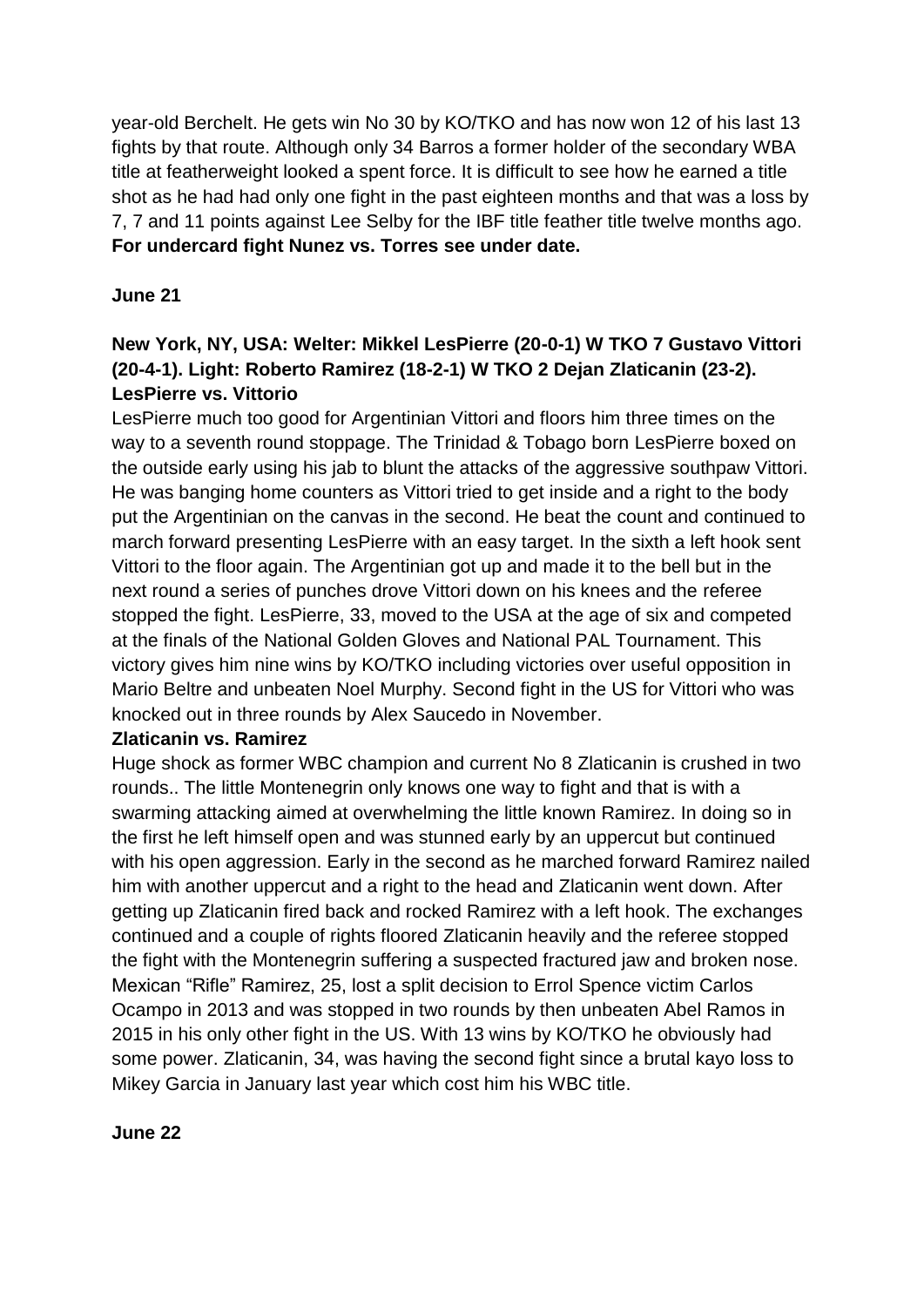# **Ontario, CA, USA: Super Light: Manuel Mendez (16-2-3) W PTS 8 Gilberto Espinoza (9-1). Feather: Isaac Zarate (15-3-3) W PTS 8 Ramiro Robles (15-8-2). Mendez vs. Espinoza**

With a loss and a draw in his last two fights Mendez needed a win and he achieved it with a unanimous decision over previously unbeaten Espinoza. Pressure won the fight for Mendez. Espinoza boxed intelligently scoring with clever combinations when he found the space but Mendez constantly closed him down and worked him over on the ropes. Espinoza landed enough combinations to make it close but Mendez was stronger over the last two rounds and did enough to earn the decision. Scores 79-73, 78-74 and 77-75 for Mendez. The 27-year-old Mendez built a 17 fight unbeaten run before suffering an upset inside the distance loss to 9-5 Mohammed Rodriguez in June last year. Tijuana's "Little Golden Boy" Espinoza was having his first fight outside Mexico and this was his first eight round fight which worked against him.

#### **Zarate vs. Robles**

Zarate gets close unanimous decision over Robles in an all-southpaw contest. Zarate had the better skills but too often decided to stand and trade punches with the aggressive Robles. Punches from Robles opened a small cut over the right eye of Zarate and also raised a swelling under the right eye of Zarate which almost closed the eye. Zarate fought hard despite the handicap and he created enough space to just give him the edge over Robles on the way to the decision. Scores 77-75 twice and 78-74 for Zarate. The 26-year-old Californian suffered two split decision losses in a row but is now 3-0-1 in his last 4 including a win over former WBC title challenger Carlos Carlson. Mexican Robles, 25, is 3-4 in his last 7 fights but two of the losses have been to Daniel Roman and Alberto Guevara.

# **Detroit, MI, USA: Light Heavy: Umar Salamov (21-1) W TKO 9 Brian Howard (13-2). Welter: Bakhtiyar Eyubov (14-0,1ND) W TKO 7 Nicholas Givhan (21-2-1). Heavy: Apti Davtaev (15-0-1) W TKO 2 Cory Phelps (16-11-1). Salamov vs. Howard**

Salamov wins in his US debut but will have to better if he wants to attract more notice. Against the much older Howard he never really took control of the fight and showed a vulnerability to right hands. He did enough to win the first round and landed a good right in the second only for Howard to fire back with a harder right that shook Salamov. Salamov recovered well from that and landed some hard rights to the body in the third and fourth but the fight was slow with sparse action. Salamov was winning the rounds by being more active than the sluggish Howard but Howard was dangerous with occasional rights including one in the seventh which hurt Salamov. The fight looked to be going to drag its way to the final bell but in the ninth a right from Salamov sent Howard back into a corner and another right put him down and the fight was over. The tall 24-year-old Russian who trains at the Kronk Gym had his unbeaten run snapped when he lost on points to Damien Hooper on the undercard of the Jeff Horn vs. Manny Pacquiao fight last July and he did not impress here. Howard, 38, was having his first fight for eight months and only the fourth in almost six years.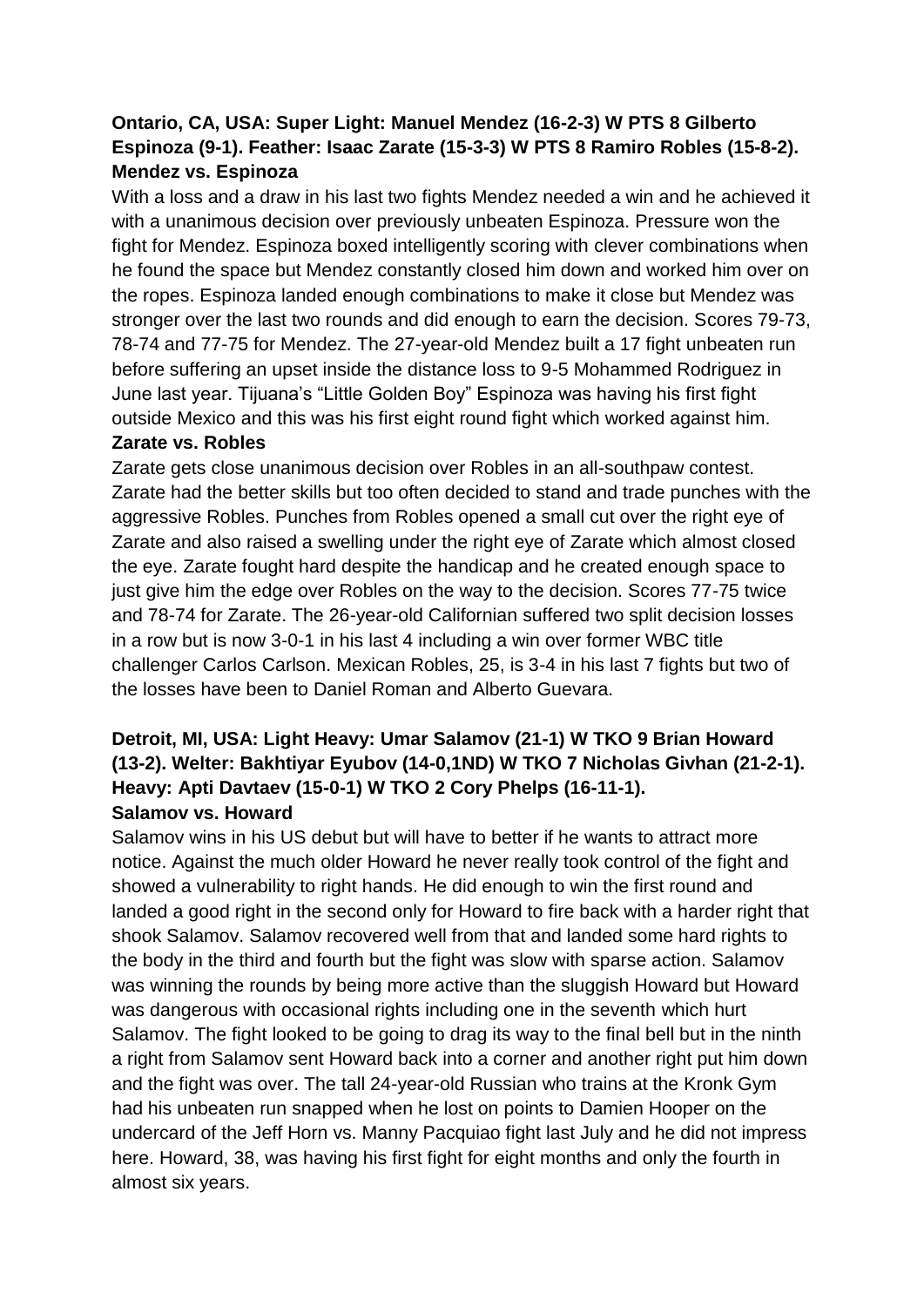### **Eyubov vs. Givhan**

Eyubov gets another win inside the distance with stoppage of Givhan. Eyubov pressed Givhan all the way never allowing him punching room and slowly breaking the Michigan fighter down. The Kazak lost a point for hitting on the break but by the seventh the referee had seen enough and stopped the contest. The 31-year-old Houston-based "Bakha Bullet" Eyubov has twelve wins by KO/TKO including a victory over useful Karim Mayfield. For 32-year-old Givhan is two fights against East European fighters and two losses by KO/TKO

# **Davtaev vs. Phelps**

Davtaev demolishes Phelps inside two rounds. The big Russian floored Phelps in the first and after two more knockdowns in the second the fight was halted. The 6'5" (196cm) Russian "The Storm of the Caucasus" hails from Chechnya and has 14 wins by KO/TKO but so far only against modest level opposition. Five losses in a row by KO/TKO for Phelps who was inactive in 2016 and had only one fight in 2017 in December.

# **Blagnac, France: Welter: Sirak Hakobyan (16-3-1) W PTS 10 Romain Nemery (7- 8-3). Super Feather: Samir Ziani (28-3-1) W PTS 8 Michal Dufek (24-18-2). Hakobyan vs. Nemery**

Fighting in his adopted home town Armenian-born Hakobyan wins the vacant WBC Mediterranean title with majority verdict over Nemery. Scores 97-93 and 96-94 for Hakobyan and 95-95. Eight wins in a row now for the 22-year-old Hakobyan who is a cousin of interim WBA cruiser champion Arsen Goulamirian. This was in his first ten round fight. Former French champion Nemery falls to 3-2-1 in his last six fights. **Ziani vs. Dufek**

# Southpaw Ziani gets eight rounds of work as he decisions Czech Dufek. The 27 year-old local was keeping busy whilst waiting to learn the date of his challenge to James Tennyson for the European title. Ziani has won 10 of his last 11 fights with the defeat being against fellow-Frenchman Guillame Frenois for the European title in 2016.

# **Corneliano d'Alba, Italy: Light Heavy: Stefano Abatangelo (21-6-1) W TEC DEC 6 Vigan Mustafa (19-4).** Abatangelo finally regains the national title with technical decision over champion Mustafa. Abatangelo made an aggressive start but Mustafa countered well. Things were even in the third but a clash of heads saw Mustafa suffer a cut on his right eyebrow. Abatangelo stepped up his attacks outscoring Mustafa. In the sixth it was ruled that Mustafa's cut was too serious for the fight to continue and the score cards were consulted with Abatangelo getting the decision. The 36-year-old from Turin regains a title he held back in 2013. He had lost in shots at the vacant title in 2015 and 2017 so third time lucky. Mustafa a Kosovon based in Florence was making the first defence of his title.

# **Auckland, New Zealand: Super Welter: Bowyn Morgan (17-1,1ND) W PTS 10 Shay Brock (12-2-1). Heavy: Junior Fa (15-0) W PTS 10 Luis Pascual (13-2).**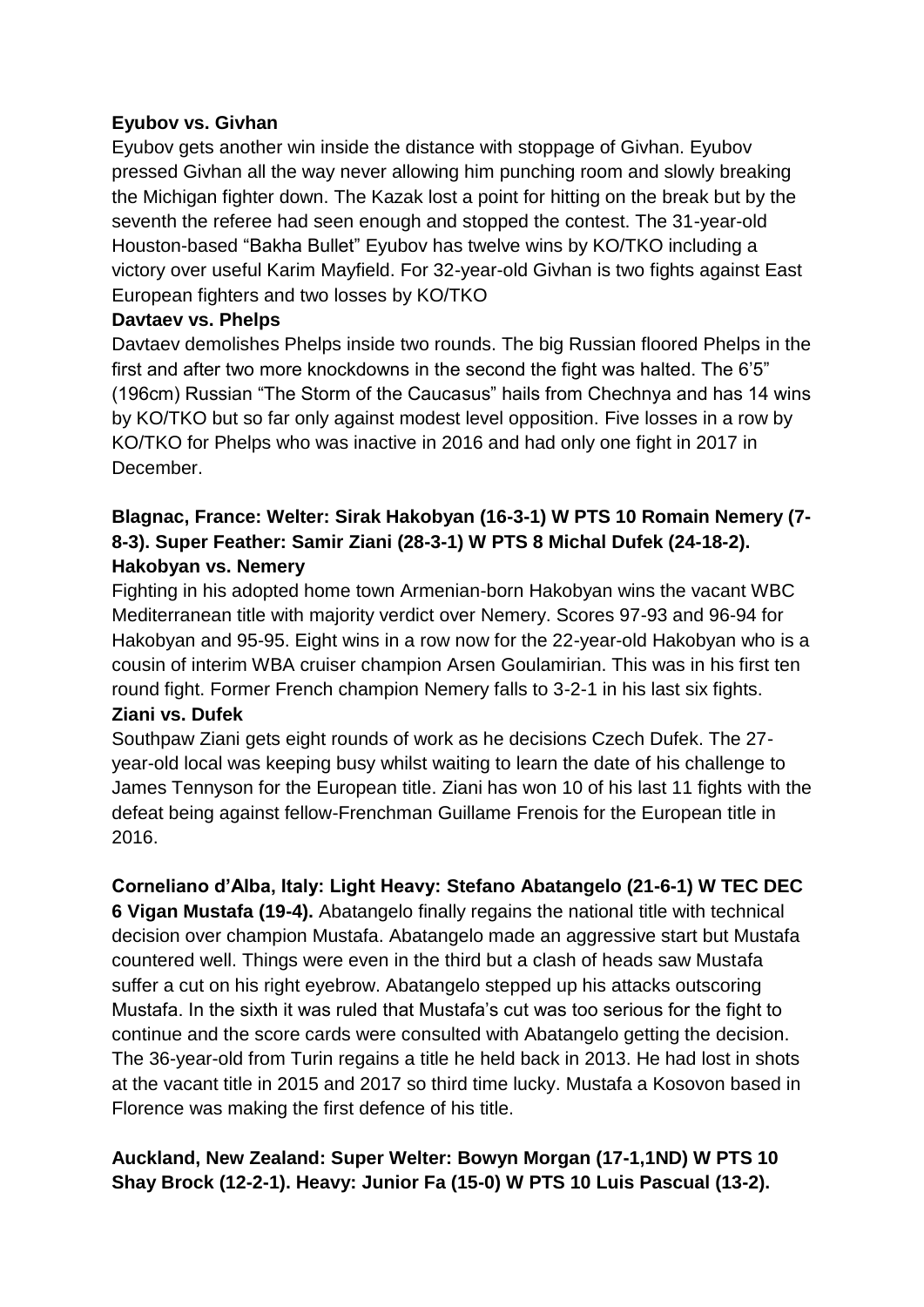#### **Morgan vs. Brock**

Morgan moves up to super welter and gets his second national title with victory over champion Brock. This was a tough, gruelling contest with neither fighter wanting to take a step back. Morgan had the higher work rate and pounded away to Brock's body for ten rounds. Brock took the punishment and fought back hard. Morgan had to deal with a cut over his left eye but kept the pressure on all the way. The seventh was an exciting round with first Brock and then Morgan on top but Morgan was stronger and won well. Scores 98-91 twice and 99-90 for Morgan. The 29-year-old from Christchurch was stopped in three rounds by Kris George in 2016 but now has ten wins on the bounce. As an amateur he was New Zealand champion in 2011, 2012 and 2013 and competed at the Commonwealth Games in 2014. Brock was fighting in front of his home supporters. He lost his unbeaten tag when outpointed by Australian Dwight Ritchie in December so now two losses in a row.

# **Fa vs. Pascual**

Fa wins the vacant WBO Oriental title with points decision over Mexican Pascual. Although Fa was a clear winner it was a slow, disappointing fight lacking highlights. Pascual was giving away a considerable amount of height and reach. He tried to switch guards regularly but that made no difference and he did not press hard so Fa was able to control the fight but never raised his own pace. Scores 100-90 twice and 99-91 for Fa. The 6'5" 28-year-old Fa keeps his 100% record but will have to improve on this performance. Incredibly Pascual weighed less than 175lbs when he turned pro in 2012 but was 252lbs here. An additional 77lbs. Perhaps he grew two more legs!

# **Barcelona, Spain: Super Bantam: Abigail Medina (19-3-2) W TKO 1 Anthony Settoul (23-7). Light: Frank Urquiaga (11-0) W Nikoloz Nakashidze (7-2). Super Feather: Juli Giner (23-3-1) W PTS 8 Darren Traynor (15-3). Super Welter: Isaac Real (19-3-1) W KO 4 Felix Matamoros (9-20).**

# 6

# **Medina vs. Settoul**

Medina destroys Settoul inside two minutes in his second European title defence. Settoul was not a high quality challenger and after just 35 seconds a right to the body dropped him to his knees. He beat the count but Medina jumped on him driving him along the ropes and down again with the referee immediately waiving the fight off. Medina is very much a dark horse in this division even though he is WBC No 1.Born in the Dominican Republic but now based in Barcelona this is the 29-year-old Medina's tenth win in a row and his tenth win by KO/TKO but with his only significant wins being over Jeremy Parodi and Martin Ward the No 1 spot flatters him. Frenchman Settoul, 31, a former French and EU champion, is now 4-5 in his last 9 fights including losses to Nonito Donaire and Ryan Burnett.

#### **Urquiaga vs. Nakashidze**

Urquiaga, the official challenger for the Spanish title, keeps his 100% record. Over the early rounds Urquiaga had trouble with the inexperienced Georgian but he gradually took control with his better skills and won the unanimous decision. The 31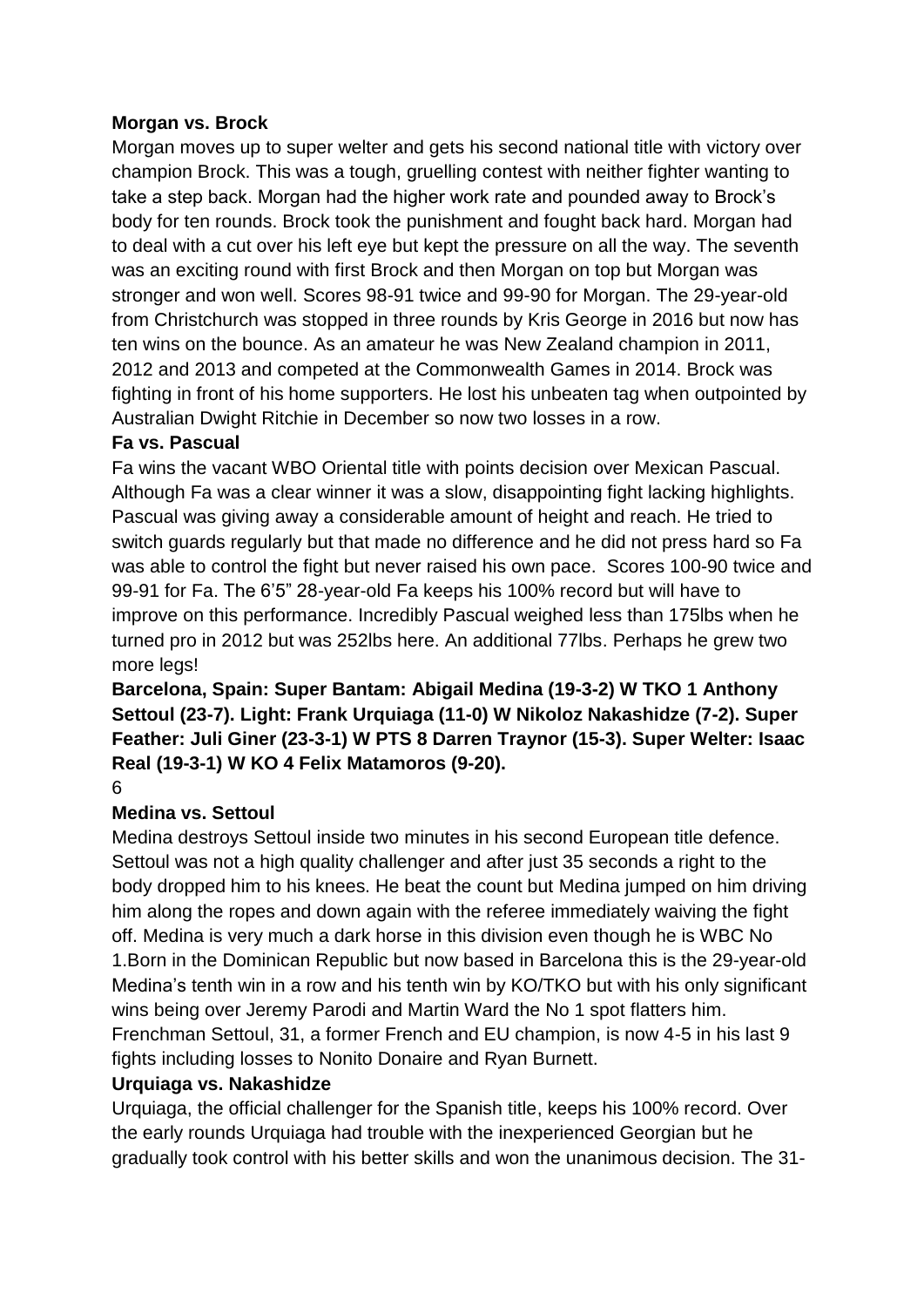year-old Peruvian based in Barcelona is No 9 with the EBU. Now three fights outside of Georgia in a row for Nakashidze and three losses in a row.

# **Giner vs. Traynor**

Former European champion Giner outpoints Scot Traynor. In his first fight outside the UK Traynor made a positive start using his edges in height and reach with Giner countering with right crosses and left hooks. Traynor made good use of his jab and straight rights with Giner being a bit more varied in his approach. Traynor had a good fourth with Giner suffering a cut but the local fighter was outscoring the Scot and built a handy lead with Traynor having a strong eighth but showing the effects of the power and accuracy of Giner's punches as the Spaniard won the decision. The 34 year-old "Rock" has lost tough fights against Miguel Roman and Martin Joseph Ward and is No 3 with the EBU. Aberdonian Traynor, 31, the Scottish Area champion, has also come up short in very tough domestic fights against Ryan Walsh and James Tennyson.

#### **Real vs. Matamoros**

Just a gentle run out for Real against one of the team of reliable losers from Nicaragua now based in Barcelona. Matamoros tried hard but was never in the fight. After taking the first two rounds Real floored the Nicaraguan late in the third and was dishing out punishment in the fourth when the towel came in from the Nicaragua's corner. The 36-year-old former European super welter champion suffered points defeats last year against Cedric Vitu and Sergio Garcia, He is No 8 with the EBU and now has two wins as he tries to stay in the title picture. As might be expected Matamoros has lost his last eight fights.

#### **June 23**

# **Glasgow, Scotland: Super Light: Josh Taylor (13-0) W PTS 12 Viktor Postol (29-2). Bantam: Lee McGregor (4-0) W TKO 4 Goodluck Mrema (22-2). Heavy: Martin Bakole Ilunga (11-0) W TKO 1 DL Jones (8-2-1), Taylor vs. Postol**

Huge win for the "Tartan Tornado" as Taylor takes a wide unanimous decision over Postol but the wide margin in the scores did not accurately reflect what had been a hard fought contest between two excellent technical and tactical fighters. Although both fighters are tall for the weight Postol has a remarkably long reach. In the first round the Los Angeles-based Ukrainian was using his longer reach to put Taylor on the back foot and then launching straight rights. Taylor was coming in low seeking to get past the jab and work to the body. Postol just had the edge in the first round but in the second Taylor broke through with a right hook and a left to the body and at the bell Postol was showing a cut over his right eye. Postol banged back with a big left hook in the third which hurt Taylor and with Taylor not looking as sharp as in the past Postol was picking up points. This was a fast-paced battle with the rounds close but after six rounds Postol looked to have just edged in front. In the seventh Postol scored heavily with two left hooks which shook Taylor. In past fights such as those against Ohara Davies and Miguel Vazquez Taylor has shown the ability to make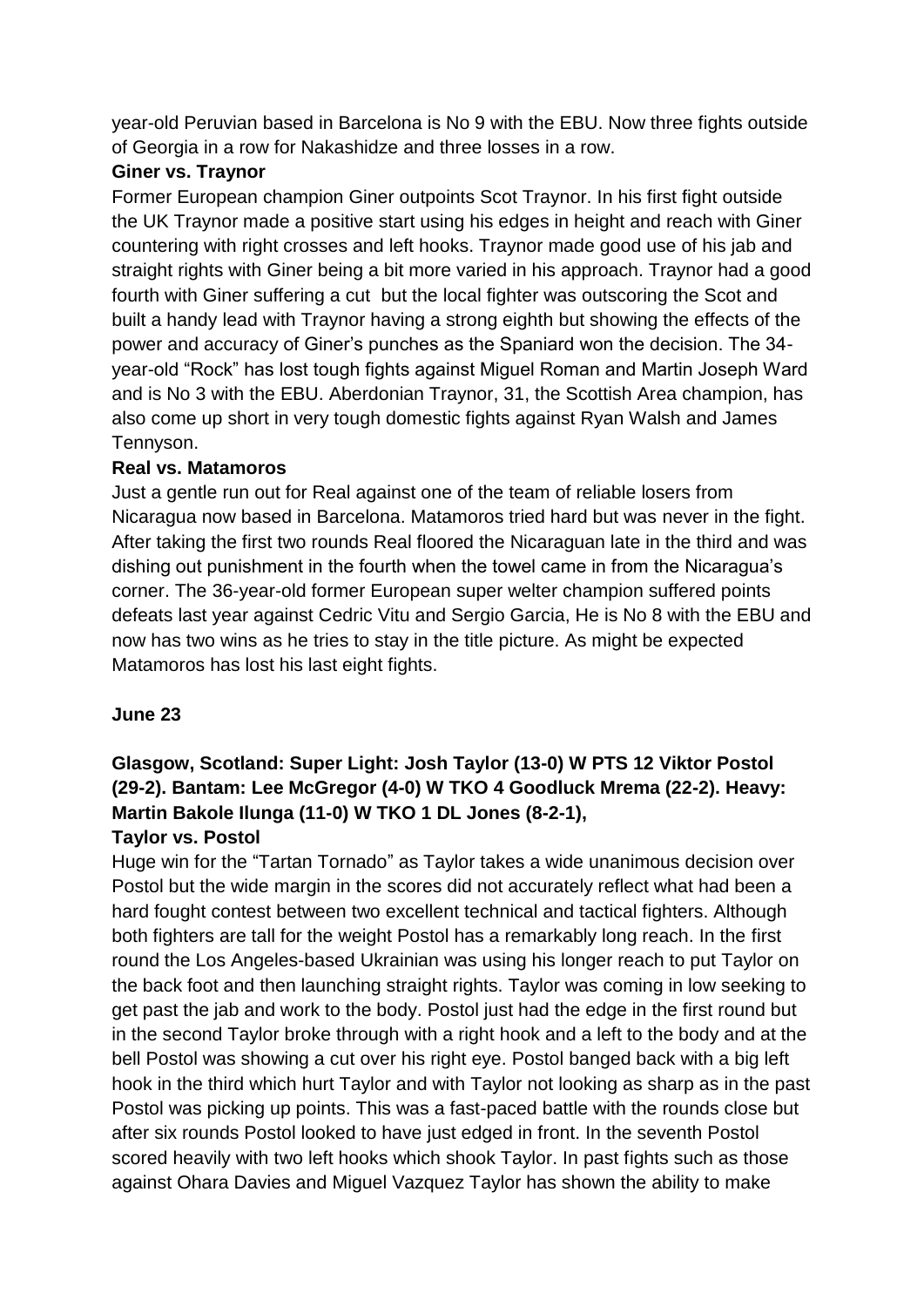adjustments to his tactics and he did so here. He increased the pressure from the eighth and in the ninth it was his turn to shake Postol which he did with some solid lefts and a heavy right and he had a big round in the tenth. After dominating the round he put the Ukrainian down with blistering left hook. Postol was badly hurt but beat the count and survived to the bell. Postol fought` back hard in the tenth but the impetus was with Taylor and he provided a strong finish to emerge the clear winner. Scores 119-108, 118-110 and 117-110. A lot of rounds were close and the fight was much tougher than those cards indicate. For the 27-year-old Taylor this win paves the way for shot at WBC champion Jose Ramirez a fight that will be a very tough assignment but also one that is very winnable for Taylor. Postol was No 1 and Taylor No 2 so the Scot has earned his title shot the hard way. Postol did not have a high profile and certainly not as high a profile as he deserved. After 28 victories including a kayo of 26-2 Selcuk Aydin he knocked out Argentinian Luca Matthysse in ten rounds to win the vacant WBC title. That is the only time Matthysse has lost inside the distance and it was a count out not a technical stoppage. Matthysse is now WBA welterweight champion and fights Manny Pacquiao on 15 July. Postol lost his WBC title on points against Terrence Crawford in July 2016 and Crawford is now a threedivision champion.

#### **McGregor vs., Mrema**

Edinburgh prospect wins his first title in his fourth fight with stoppage of Tanzanian Mrema. McGregor was much the bigger and worked well with his jab in the first. In the second McGregor constantly switched guards and Mrema stormed forward throwing lots of punches. McGregor went to work in the third with straight rights and left hooks. A gutsy Mrema tried to fire back but was wild. In the fourth a left to the head sent Mrema staggering across the ring and a couple of rights sent him along the ropes and down with his head resting on the bottom rope and the fight was stopped. The 20-year-old Scot has been a very successful amateur. He won Scottish and British titles at Youth level and at Senior level he was Scottish and British champion in both 2016 and 2017 and represented Scotland at the World and European Championships. He was affected by family deaths in 2017. His mother died when he was winning the British title and his grandmother died when he was competing at the European Championships. He has won all four of his fights by KO/TKO. Mrema, 23, has lost his three fights outside of Tanzania,

#### **Ilunga vs. Jones**

Scottish-based DCR fighter Ilunga wipes out Jones in 62 seconds. At the bell Jones piled forward forcing Ilunga into a corner but was caught by a short left to the temple. His legs went in different directions and he went down. He beat the count but Ilunga pounded home head punches until Jones dropped again. He got up but on completion of the count the referee waived the fight off. The 26-year-old big man, reported to be the brother of world rated Ilunga Makabu, has eight wins by KO/TKO and was making the first defence of the IBO Continental title. Jones was stopped in three rounds by Daniel Dubois in February.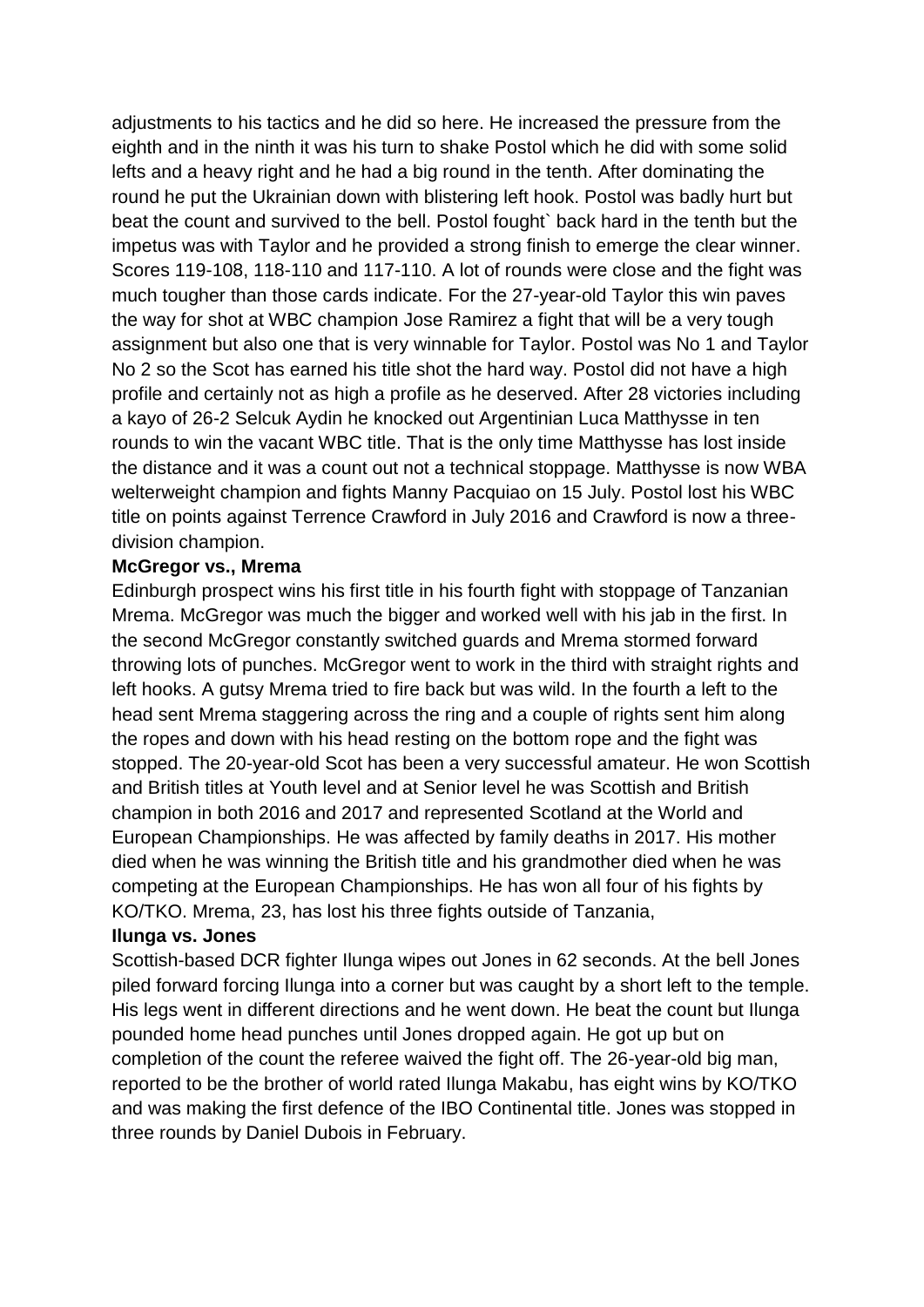# **London, England: Super Light: Ohara Davies (18-1) W KO 2 Paul Kamanga (21- 2). Middle: Martin Murray (37-4-1) W PTS 12 Roberto Garcia (41-4,1ND). Light Heavy: Anthony Yarde (16-0) W TKO 7 Dariusz Sek (27-4-3). Heavy: Daniel Dubois (8-0) W TKO 5 Tom Little (10-6). Welter: Johnny Garton (22-1-1) W TKO 3 Nelson Altamirano (10-18-2).**

#### **Davies vs. Kamanga**

Davies obliterates Kamanga with a huge right in the second. A cautious first round saw Davies try a couple of rights early and then settle on the back foot letting Kamanga come forward. Neither fighter landed anything of note with both coming up short with jabs. In the second Kamanga was coming in low trying to get under the jab of Davies and Davies was looking to nail him with a chopping right as he came in. After just missing with five or six of those punches Davies finally landed a thunderous one to the head of Kamanga who went face down on the canvas. He managed to get to his knees but was never going to get any further and was counted out. Davies, 26, wins the WBC International title and has 14 wins by KO/TKO. He showed real power in that right. Two asides-not sure about his blonde rinse and can't understand why he was allowed to have his shorts and protector pulled so high they could have been used as a bra! Lithuanian based DCR fighter Kamanga had a couple of useful wins on his record but was given no chance to show how real his record was.

#### **Murray vs. Garcia**

Murray too good for the limited Garcia and comes away with a well deserved wide unanimous decision in a gruelling contest. Murray started on the back foot with Garcia marching forward. Murray was getting his punches off first and Garcia was too slow to counter. Garcia was trying to rough Murray up in the second and was warned for going low with his punches and when he repeated the offence was deducted a point. Garcia stepped up the pace in the third and was hunting Murray down and landing hooks to the body. The fourth was close with Garcia constantly stabbing his jab through Murray's defence and Murray also jabbing strongly and working to the body .Murray had a good sixth still working with his strong jab but mixing his punches with short hooks and uppercuts Garcia pressed hard in the seventh and eighth although he was straying low with his shots. Murray has spent his career fighting at middleweight and super middleweight whereas Garcia has boxed at welterweight and super welterweight and Murray's strength began to tell. Garcia was guilty of going low and hitting on the break in the ninth but eventually it was for a punch to the back of the head that he lost another point. Garcia tried hard over the last three rounds to find a way to win but Murray took no chances and boxed his way through to the last bell for a clear victory. Scores 118-108, 118-109 and 116-112 all for Murray as he takes the WBC Silver title from Garcia. At 35 the man from St Helens is just looking for one last title shot. He was unlucky to only get a draw against Felix Sturm for the WBA middle title in 2011, won the interim WBA title in 2012, had Sergio Martinez down when losing a controversial decision in a challenge for the WBC title in 2013, was stopped in eleven rounds by Gennady Golovkin for the WBA title in 2015.and lost a controversial split decision to Arthur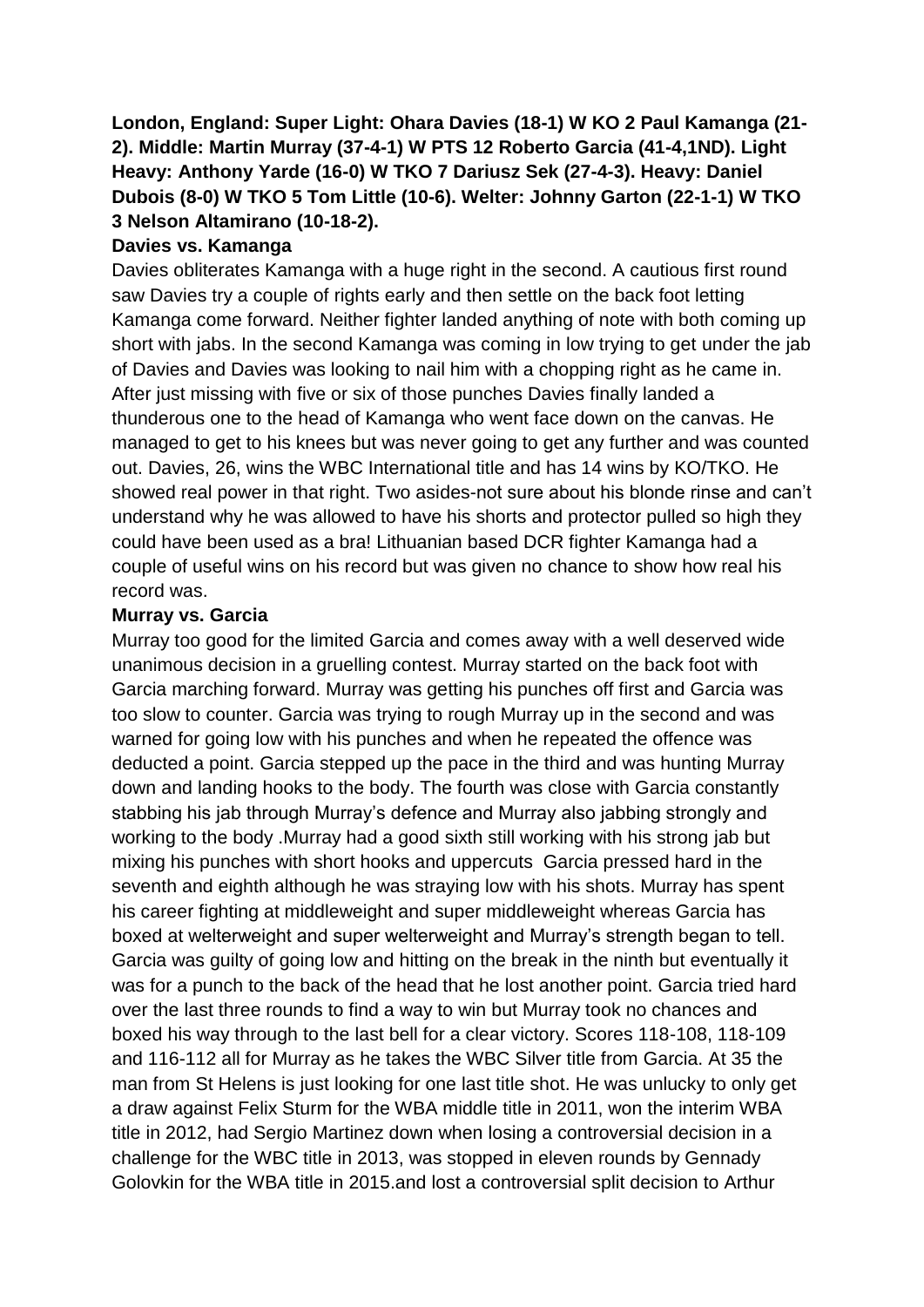Abraham for the WBO super middle title also in 2015. He was going to get another shot on this show until Billy Joe Saunders pulled out of their fight with an injury. He is still in the top ten with the WBO and IBF and his win over WBC No 6 Garcia will put him in their ratings but it remains to be seen whether another chance comes his way. Garcia, 38, had lost only one of his last 28 fights and that was against Antonio Margarito in 2010 and had won his last 14 including a decision over Omar Chavez which won him the WBC Silver title.

#### **Yarde vs. Sek**

Yarde batters and breaks down Pole Sek in seven one-sided rounds. Sek, a 6'2" southpaw started the first pawing with his jab and not looking to let Yarde get inside. Yarde took his time looking for an opening and late in the round he landed a left hook to the head that sent Sek stumbling off balance and down. Sek was more shaken than hurt and after the count landed a good straight left. Sek tried to get on the front foot in the second but Yarde landed some powerful rights to head and body and Sek looked to have suffered a nose injury from one of them. Yarde hunted Sek down in the third and fourth letting fly with left and right hooks to the body with Sek's jab too light to keep Yarde out. Yarde upped the pressure in the fifth and Sek was constantly under fire. Yarde was loading up on every punch and Sek could do nothing to change the fight. Sek tried to keep moving and poked out his right jab and landed an occasional straight left but was being driven back by big rights from Yarde and was shaken by a left to the head in the sixth. In the seventh Yarde was landing rib cracking body punches with Sek fading fast. The referee was having a close look at the punishment Sek was taking and after a series of clubbing head punches from Yarde he made a well-timed stoppage. The 26-year-old Yarde was making the fourth defence of the WBO European title and the third of the of his WBO Inter-Continental title. He is No 2 with the WBO which bears no relation to the level of opposition he has been meeting but those rated below him are in very much the same position. The difficulty for Yarde is that after an 11-1 amateur record he is still learning and yet at No 2 could find himself forced to fight Kovalev before he is ready, This is his 15<sup>th</sup> win by KO/TKO and his 14<sup>th</sup> in a row and he is yet to be taken past the seventh round. Sek suffers his first loss by KO/TKO. He was a top level amateur but going into this one was 1-1-2 against very modest opposition.

#### **Dubois vs. Little**

Dubois bludgeons Little to defeat to win the vacant English title. Dubois was walking Little down from the start. Little tried to use his jab to keep Dubois out but lacked the power. He had to absorb some thumping shots in the second and third rounds but landed a couple of rights of his own. Dubois was untroubled by those and in the fourth a right to the head floored Little. He was up quickly and after the count held and boxed his way to the bell. Dubois pounded on Little in the fifth before throwing Little to the floor. When Little got up Dubois continued to landed heavy hooks and uppercuts and the referee stepped in and stopped the fight over protests from Little. Dubois, 20, has won all eight of his fights by KO/TKO and this is the first time he has been taken past the third round. He showed improving maturity working more with his jab. He is still a relative novice but with his size and power it is difficult to match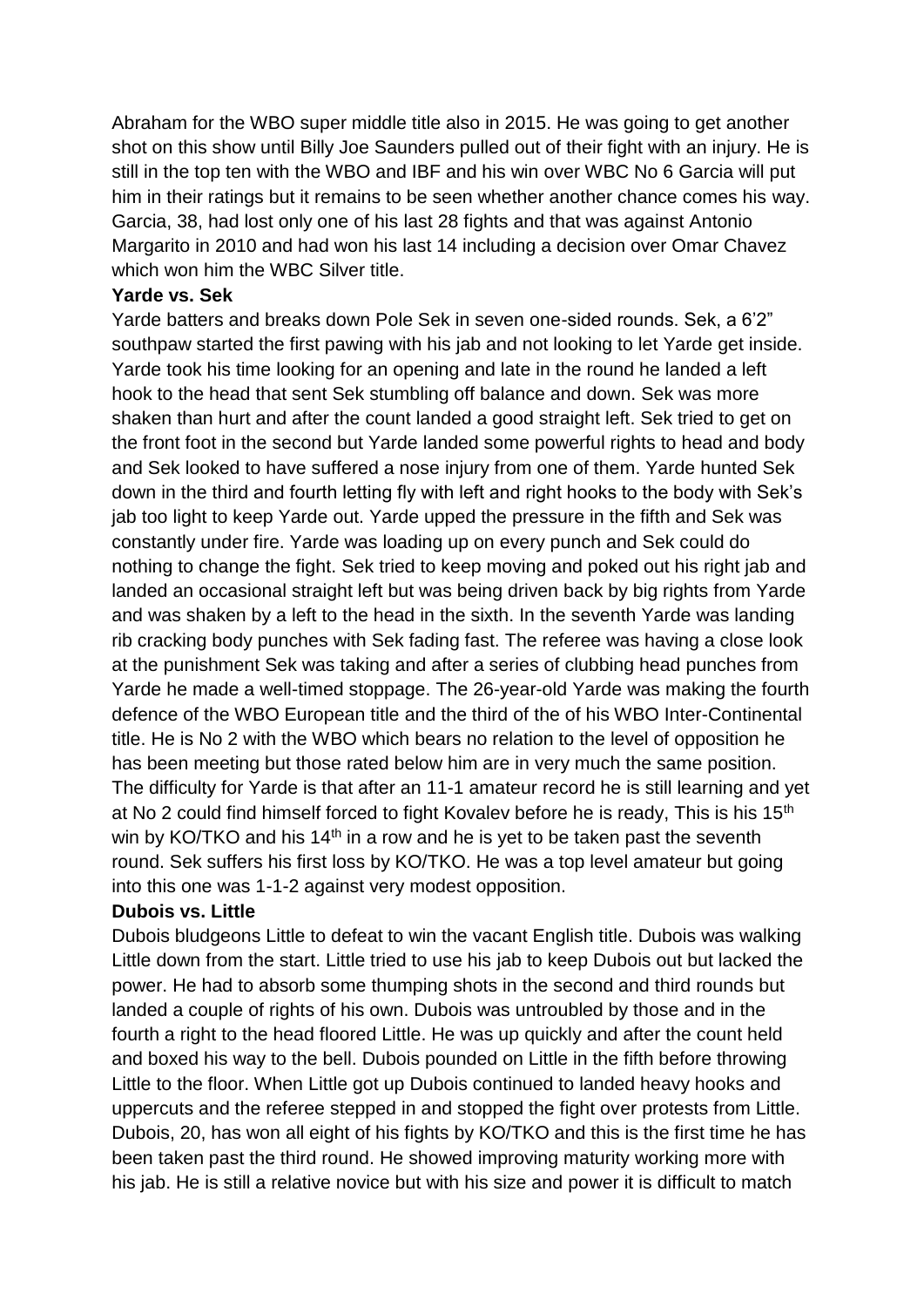him and there is no need to hurry him. Third loss by KO/TKO for Little who was stopped in four rounds by Croatian prospect Filip Hrgovic in his last fight in January.

#### **Garton vs. Altamirano**

Garton continues his good run with a stoppage of specialist loser Altamirano. Garton ended the fight with a body punch with Altamirano unable to continue. "Pexican" Garton-he comes from Peckham in London-was a small halls favourite but is now a regular on big shows which is just reward for his entertaining style. He is 11-0-1 in his last 12 fights and always gives full value. Nicaraguan Altamirano has now lost his last 12 fights.

# **Kempton Park, South Africa: Welter: Thulani Mbenge (14-0) W TKO 7 Diego Chaves (26-4-1). Cruiser: Thabiso Mchunu (19-4) W TKO 6 Ricards Bolotniks (11-5-1). Middle: Rowan Campbell (7-0) W TKO 8 Malkhaz Sujashvili (10-2). Mbenge vs. Chaves**

Mbenge wins the vacant IBO title to add to his already impressive list of titles. In a superb performance "Tulz" Mbenge was too quick and punched too hard for Chaves. The experienced Argentinian was never able to get into the fight. Mbenge found Chaves an easy target mixing his punches well landing with fast, hard combinations to head and body. Chaves tried hard to get into the fight rolling forward at times but rarely getting past the excellent jab of Mbenge. Frustration set in early with Chaves incredibly taking a bite out of Mbenge in the third round which disgusted the spectators and angered Mbenge. Chaves paid for the foul in the sixth when a hard right from Mbenge put him down. The Argentinian survived but only for a short time and just 36 seconds into the seventh a blistering right put Chaves down again and the fight was over. Mbenge, who will be 27 next month, has eleven wins by KO/TKO and has already won the South African and WBC International titles and is destined for bigger things. Chaves,32, a former interim WBA champion fought a split draw with Tim Bradley but lost his interim title to Keith Thurman and was knocked out by 21-1 Jamal James in December.

#### **Mchunu vs. Bolotniks**

Mchunu returns with a win as he halts tough but limited Latvian Bolotniks. The visitor tried to bull and brawl his way to victory but once Mchunu found his range there was only going to be one winner. The South Africa southpaw raked the advancing Bolotniks with punches slotting home jabs and firing lefts to the body. A punch to the ribs hurt Bolotniks in the fourth and although he continued to rumble forward he slowed. Shortly after the start of the sixth a crunching left uppercut almost knocked Bolotniks out of his socks but somehow he beat the count only to be put down again by a right and the fight was halted. The 30-year-old "Rock" went 16-1 in his first 17 fights and was high in the world ratings with victories over Eddie Chambers and Olan Durodola but lost a big fight against Ilunga Makabu in 2015 and an even bigger one against Olek Usyk for the WBO title in 2016. He recovered to outpoint Johnny Mueller for the vacant South African and ABU titles in June last year but was floored and beaten by Constantin Bejenaru in November. Now he is in action again and looking to get back in the title picture. Bolotniks, 28, was 7-1 in his last 8 fights with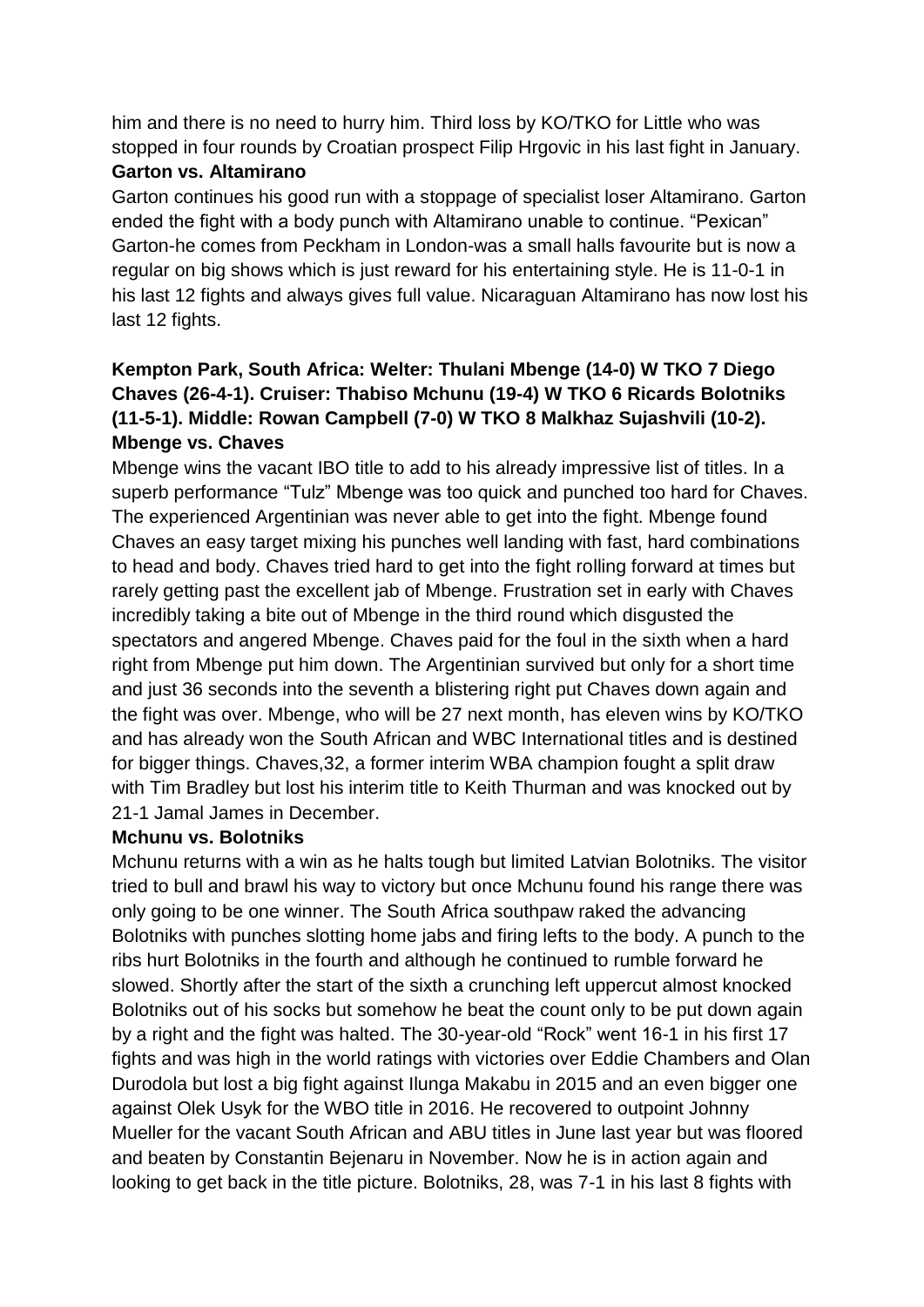the loss being a split decision against the 24-1 Micki Nielsen the IBF No 9(8) in January.

# **Campbell vs. Sujashvili**

Unbeaten Campbell gets in some very useful work as he halts Georgian Sujashvili in the last round of their eight round fight. Sujashvili was competitive early with some nice work with his jab and good counters. Gradually Campbell stepped up the pressure and although Sujashvili fought hard from the fourth it was Campbell's fight. He was pressing hard in the eighth when Sujashvili suddenly signalled he had had enough and the referee stopped the fight. The local hope Campbell has six wins by KO/TKO and will now go on to challenge national champion Renson Hobyane. Campbell was being nicknamed "The Tartan Terror" and wore kilted shorts for this fight so as a Scot I am naturally unbiased-not. Two fight outside of Georgia in a row and two losses for Sujashvili.

# **Paris, France: Heavy: Tony Yoka (5-0) W TKO 10 David Allen (13-4-2). Super Welter: Souleymane Cissokho (7-0) W PTS 10 Carlos Molina (28-10-2). Welter: Ahmed El Mousaoui (29-3-1) W PTS 8 Alexey Evchenko (16-11-1). Yoka vs. Allen**

Yoka faces his biggest test to date and comes through with a late stoppage of Allen. The 6'7" Yoka made good use of his jab and superior footwork to land stiff jabs straight rights and left hooks. Allen was walking through the punches trying to get close and throwing looping rights with Yoka pinging him from the outside with fast but light jabs. Allen worked the body when he did manage to get past the jab with Yoka holding or moving and not wanting to get drawn into a brawl. Despite that Allen had a good fifth as Yoka seemed to slow and was not using his jab enough. Allen was able to bull him around for a while. Not having gone past six rounds as a pro Yoka had to pace himself. He was winning the rounds but Allen was able to keep marching forward and landing some clubbing body punches. Yoka went back to the jab in the seventh and rocked Allen with a right cross. He landed a great combination in the eighth and indulged in some showboating but too often was just standing in front of Allen hiding behind a high guard instead of punching. Allen scored with a couple of good rights in the ninth but Yoka was still outscoring him with his jab and a mixture of straight rights and hooks. The jab and short hooks had been enough for Yoka to take every round but both fighters looked tired at the start of the tenth. Yoka came out throwing punches. He landed a series of rights to the head as he drove Allen into a corner. A right had Allen lurching forward holding desperately and as he tried to fight back he was rocked time and again by clubbing head shots and the referee stepped in and stopped the fight with Allen protesting that he was not badly hurt. The 26-year-old Rio gold medal winner showed he could go ten rounds with a tough opponent but there are harder fights ahead and on 4 July he will find out whether he will be suspended for missing three test dates. Allen was too small and too slow to pose a real threat to Yoka but he certainly tested the French stars stamina. Allen's only other loss inside the distance was a seventh round stoppage by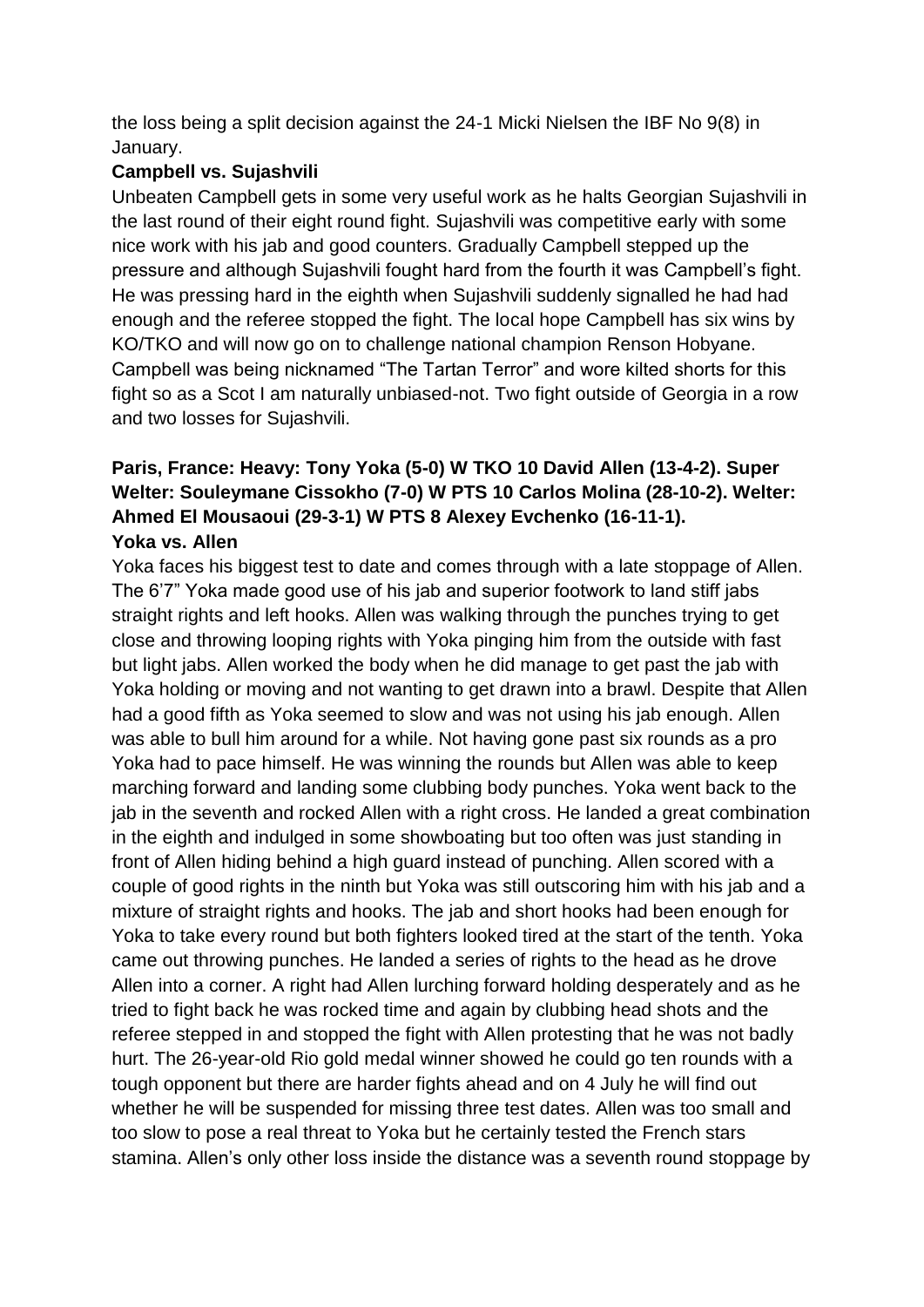Luis Ortiz and he had gone the full ten rounds with Dillian Whyte but was down at No 18 in the EBU ratings.

#### **Cissokho vs. Molina**

Another impressive performance from Rio bronze medallist Cissokho. The Senegalborn Cissokho was too big, strong and young for Molina. Boxing a more studied fight Cissokho used a strong jab to keep Molina on the back foot and scored with some neck-snapping uppercuts inside. Cissokho had height and power on his side and Molina had experience on his. Cissokho boxed with a lot more caution than is usual for him and Molina made good use of his jab and scored with the occasional quick flurry of punches but did not have the power to trade with Cissokho. The Frenchman cut out the clowning and hands down stuff and looked to have Molina in trouble a couple of times but Molina still has some of his skills and has never lost by KO/TKO so Cissokho had to settle for going the distance in a good learning fight. Scores 100- 90 twice and 100-91.The 26-year-old Cissokho was French amateur champion in 2011, 2013 and 2014 but lost to the eventual gold medal winner Daniyar Yeleussinov at the 2016 Olympics and was also beaten by Yeleussinov in the World Championships. He fought for the USA Knockouts and the Mexico Guerreros in the World Series of boxing and beat Josh Kelly in the Olympic Qualifiers. Former IBF super welter champion Molina, 35, is on the slide with four losses in a row and he looks to be heading for the ranks of the "nice scalp to have on your belt" brigade.

#### **El Mousaoui vs. Evchenko**

This was intended as a nice easy win for El Mousaoui just to stay busy but Evchenko had other ideas and in the end El Mousaoui only just escaped with a very close decision. In the early action they stuck to the script with El Mousaoui outboxing Evchenko but gradually the Russian came into the fight more as he crowded and pressurised El Mousaoui. In the end the superior skills of El Mousaoui helped him out of a hole but if it had been a ten round fight he might have been the subject of an upset. Scores 78-75, 77-75 and 77-76 for El Mousaoui. After an early career loss El Mousaoui progressed to a 22-1-1 record winning the French and EU titles before losing to Jeff Horn in 2015 and suffering another setback in 2016 losing to Ceferino Rodriguez for the European welterweight title. This is his fifth win since then including a points victory over Molina in October. Russian Evchenko had won his last seven fights.

# **Montreal, Canada: Middle: Steven Butler (24-1-1) W TKO 7 Carson Jones (40- 14-3,2ND). Super Light: Mathieu Germain (15-0) W PTS 10 Christian Uruzquieta (17-4-1). Super Middle: Erik Bazinyan (20-0) W TKO 4 David Zegarra (32-3). Welter Ghislain Maduma (19-3) W PTS 8 Jhnoy Navarrete (31-13-2).**

Butler moves up to middleweight and slowly takes experienced Jones apart before stopping him in the seventh. It was a more mature performance by "BANG BANG" as he used his advantages in height and reach and worked his jab early creating openings and not leaving many openings for Jones. He put Jones down with a right to the head in the fifth but kept cool and opened Jones up in the sixth before landing a left to the body that floored Jones for the second time. Butler stormed forward in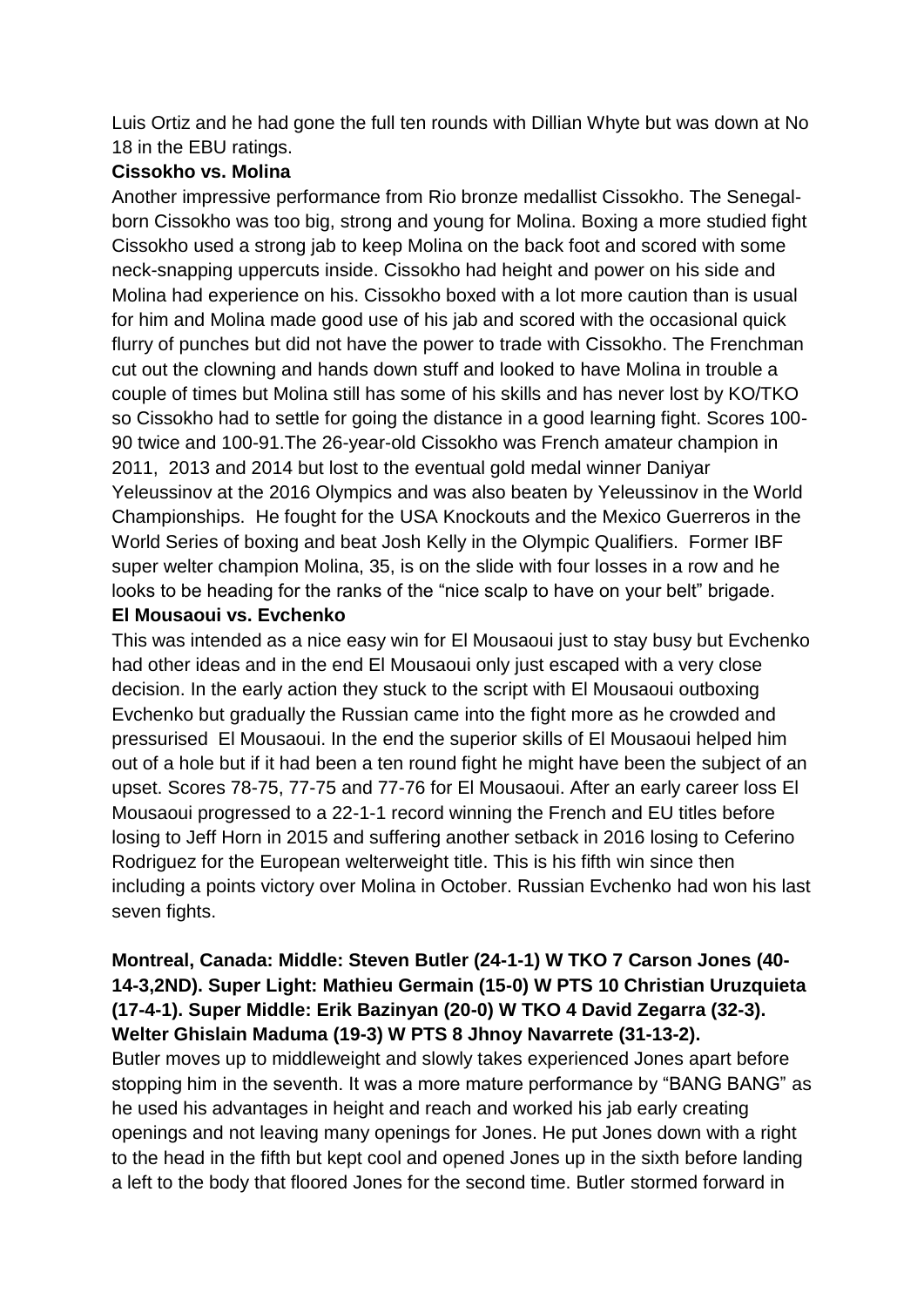the seventh taking Jones to the ropes and landing a couple of rights to the head. As he continued the attack Jones was knocked off balance slid along the ropes trying to stay upright but the referee had seen enough and stopped the fight, a decision that had Jones protesting strongly. Now 21 wins by KO/TKO for the 22-year-old from Montreal and his sixth inside the distance win since losing to Brandon Cook in January last year. Jones, 31, turned in some good performances in Britain losing a majority decision to Kell Brook and halting Brian Rose in one round but he had lost to Antonio Margarito and British newcomer Ted Cheeseman in his last two fights.

#### **Germain vs. Uruzquieta**

Germain picks up his first title as he decisions useful Mexican Uruzquieta. The fight was fast-paced with Uruzquieta rumbling forward and Germain countering with quick, accurate rights. Uruzquieta walked through the punishment and had some success inside and when he could take Germain to the ropes. The rights were Germain's best weapon and although Uruzquieta was caught time and again he never seemed able to dodge those rights as Germain boxed his way to a wide unanimous decision. Scores 98-92 twice and 97-93 for Germain. The 28-year-old "G-Time" wins the vacant IBF North American title. He scored an impressive stoppage victory over Cam O'Connell in February and is rated No11 by the WBO. Uruzquieta,27, is 2-2 in fights in Canada. He scored wins over Steven Wilcox and Roody Pierre Paul but lost to Tony Luis and now Germain.

#### **Bazinyan vs. Zegarra**

Despite his impressive looking record Peruvian Zegarra was no match for Armenianborn Canadian Bazinyan. After a close first round Bazinyan had his jab working well in the second and took charge of the fight. He buckled Zegarra's legs late in the third and ended it in the fourth. A left saw Zegarra go down but it looked partially due to a slip but a genuine knockdown saw the fight stopped, The 23-year-old prospect wins the vacant WBO NABO title and registers his  $15<sup>th</sup>$  win by KO/TKO. Zegarra, 33, was 30-0 on fights in Peru but in his first fight away from Peru he was outpointed in Copenhagen by Lolenga Mock and in July last year knocked out in eleven rounds by Serbian Shefat Isufi.

#### **Maduma vs. Navarrete**

Maduma returns to the ring, moves up to welterweight and gets a win. The DRCborn Canadian quickly shed any rust and boxed a clever conservative fight letting the aggressive Mexican do the chasing and countering him hard. Maduma was just too slick and quick and Navarrete willing but slow and although he made the fight interesting he lost every round. Score 80-72 for Maduma from all three judges. The 33-year-old Maduma was highly rated after winning his first 16 fights but then a loss to Kevin Mitchell in an IBF final eliminator and subsequent defeats against Maurice Hooker on a split decision and Filipino Ricky Sismundo in October 2016 led him to retire. Navarrete is now 0-5-1 in his last 6 fights but two of those five losses were to Jamie Munguia and he was also beaten by Custio Clayton and drew and lost to Ramon Alvarez. A very tough sequence.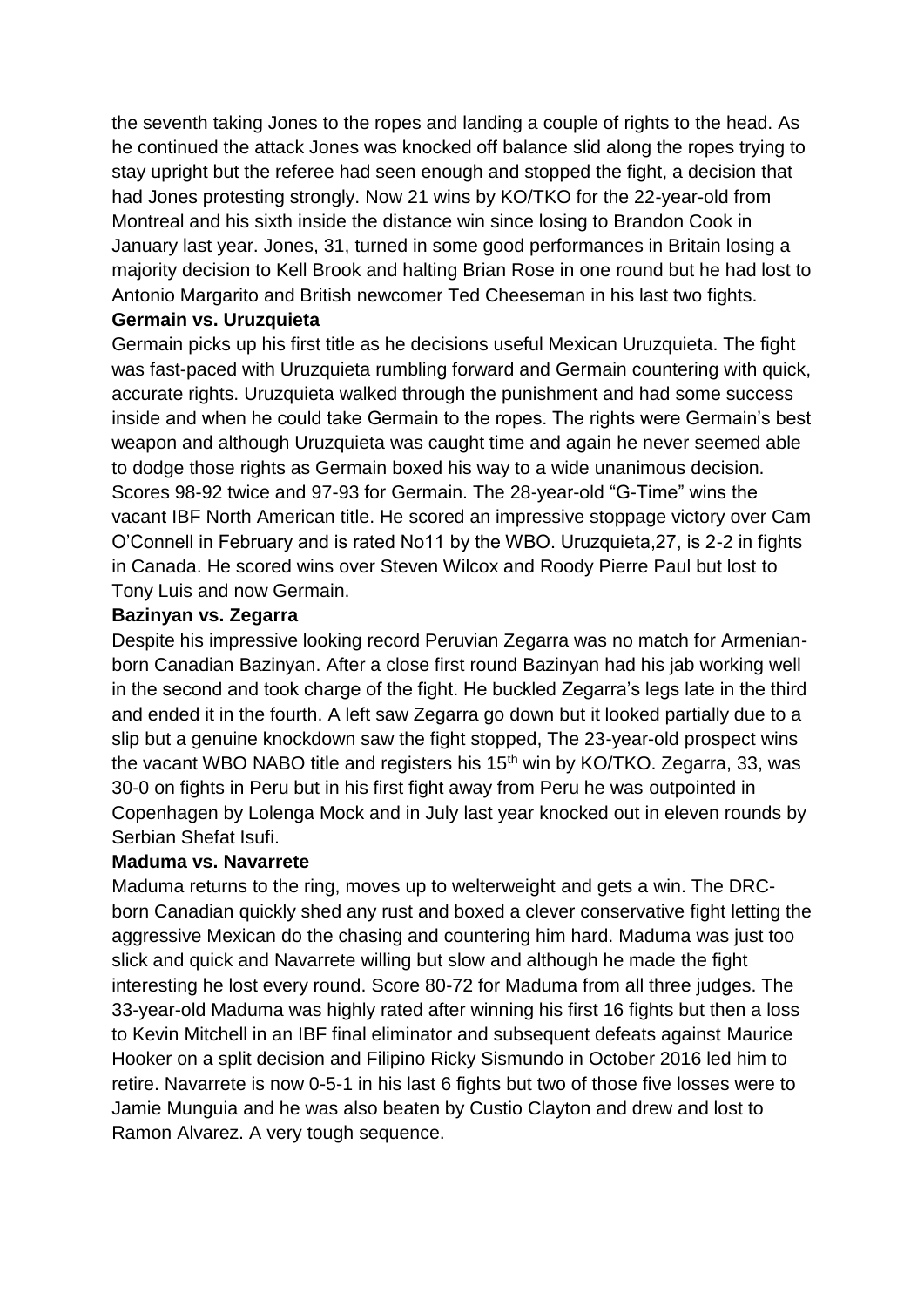**Juarez, Mexico: Super Feather: Miguel Roman (60-12) W KO 2 Michel Marcano (17-1-1).** This one drew a crowd of over 7,000 to see if Roman could continue his great run. There were plenty of fireworks in the first round. Marcano was much taller and fired quick jabs and landed two straight rights. Roman was tracking the Venezuelan around the ring but not throwing much. Just before the bell Roman final unleashed an attack landing hooks to the body. Roman took Marcano to the ropes at the start of the second and kept Marcano pinned to the ropes as he punished the Venezuelan with hooks to the body. Marcano managed to get off the ropes but a left hook to the body saw him collapse to the canvas in agony and he was counted out. Now just one loss in his last 23 fights for "Mickey" and win No 47 by KO/TKO. He was defending his WBC Fecarbox title and more importantly his No 1 position with the WBC guaranteeing him an all-Mexican clash with Berchelt hopefully later this year. Marcano's impressive looking figures were very deceptive with 14 of his victims never having won a fight and the 17 men he had beaten had managed only six wins between them.

# **Karlovy Vary, Czech Republic: Super Middle: Robert Racz (20-0) W PTS 10 Marek Prochazka (8-2-1). Heavy: Pavel Sour (9-1) W PTS 10 Vaclav Pejsar (12- 7). Cruiser: Vasil Ducar (7-0) DREW 10 Vladimir Reznicek ((8-2-2). Light Heavy: Tomas Adamek(27-16-2) W PTS 10 Ondrej Budera (6-7-1). Middle: Anatoli Hunanyan (8-3-1) W PTS 10 Tomas Bezvoda (6-2).**

#### **Racz vs. Prochazka**

Slovakian Racz wins the vacant Czech title with unanimous decision over local fighter Prochazka. Racz was much too good and much too experienced for Prochazka and had the Czech down twice on the way to victory. Scores 100-88, 99- 89 and 99-90 for Racz. The 22-year-old Racz has so far met only modest opposition but at 22 there is no rush. Prochazka was fighting over ten rounds for the first time.

#### **Sour vs. Pejsar**

Sour gets second win over fellow Czech Pejsar and retains the Czech title in his first defence. When they met in December Sour had to overcome a hand injury and with a lot of blood flowing from both boxer the fight had to be stopped and it was decided on the scores with Sour winning and taking the vacant national title. At 6'5 ½" (197cm) Sour had huge physical advantages over the 6'1  $\frac{1}{2}$ " (187cm) Pejsar and made good use of them to outscore the smaller man but it was a very competitive fight and Sour had a bloody swelling under his left eye at the finish. Scores 97-92, 97-93 and 97-95 for Sour. The only loss suffered by the 35-year-old was a first round kayo by Filip Hrgovic in October and this is his third win since then. Apart from the two losses to Sour Pejsar's losses have all come on the road including a stoppage by David Price in 2016 but it was not all bad on the night for Pejsar as he proposed to his girlfriend in the ring after the fight and she accepted.

#### **Ducar vs. Reznicek**

The Czech title remains vacant after this split draw between two local fighters. Reznicek built a good lead over the first half of the fight with Ducar coming on strong over the late rounds. He didn't seem to have done enough but a knockdown in the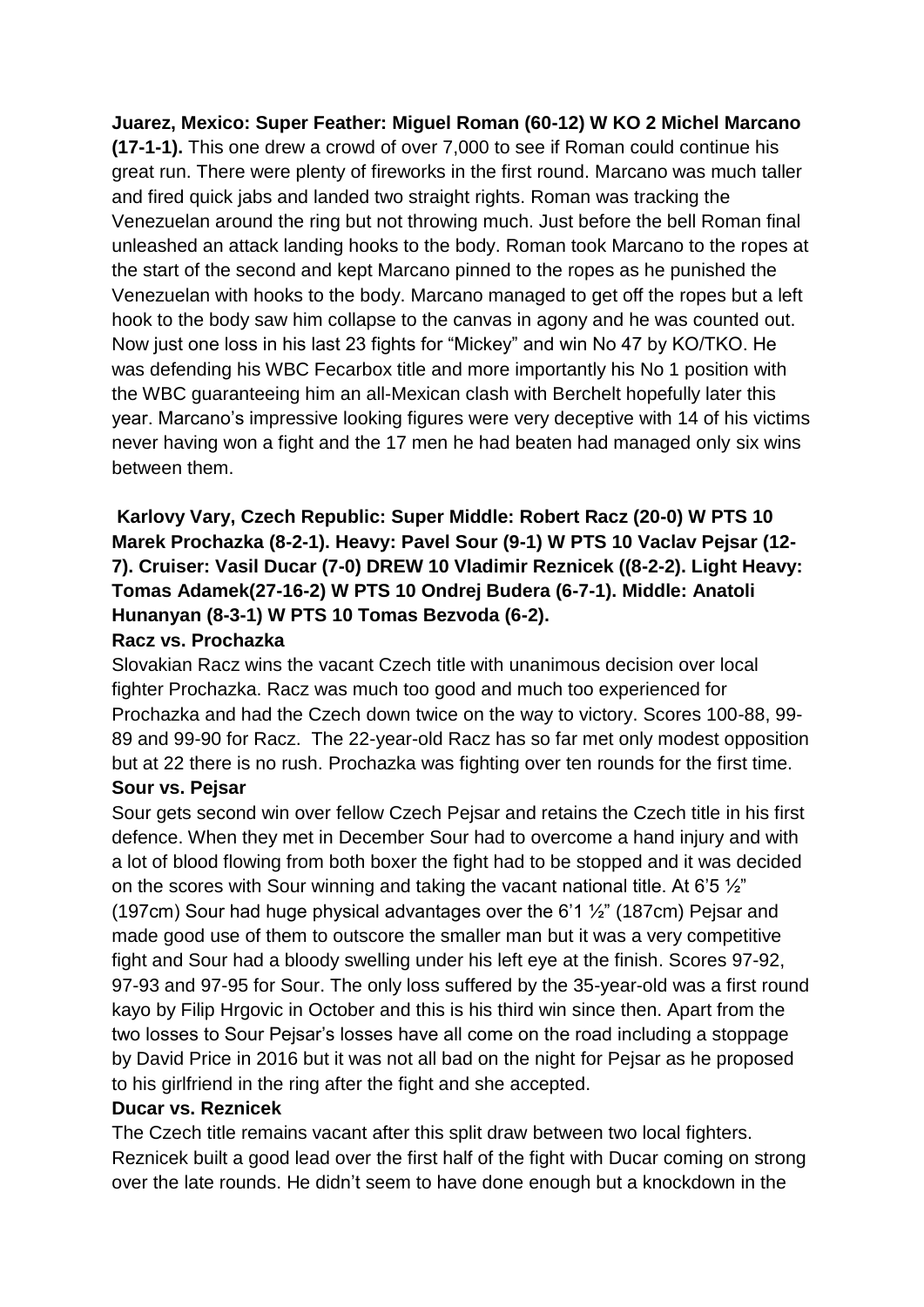last round allowed him to salvage a draw. Scores 95-94 Ducar, 96-94Reznicek and 95-95. The still unbeaten Ducar,28, scored a win in the UK when he knocked out unbeaten Nick Parpa in two rounds in London. Reznicek is now 4-0-2 in his last six and he too fought in the UK losing on points to Tommy McCarthy in Blackpool in 2015

#### **Adamek vs. Budera**

A predictable ending here as the vastly more experienced Adamek outpoints Budera in an all-Czech contest for the vacant national title. Budera tried hard and did enough to steal a round or two but he was outboxed by Adamek. Scores 99-92, 98-93 and 97-94 for Adamek. The 38-year-old from Prague has taken his gloves around most of Europe boxing in Austria, Finland, France, Germany, Italy, Norway, Poland, Slovakia and Ukraine and occasionally has caused an upset. Budera, 24, has also been a traveller and was knocked out in four rounds by current English champion Arfan Iqbal in 2016.

#### **Hunanyan vs. Bezvoda**

Armenian-born Hunanyan just does enough to edge past Czech Bezvoda to take the decision, to get revenge for an earlier loss and to lift the vacant Czech title; Bezvoda had outpointed Hunanyan in November 2016 but was then inactive for 15 months due to illness. Bezvoda had taken only three rounds to win his two fights since returning and the rust showed as Hunanyan was stronger over the late rounds and won the decision. Scores 97-93, 97-95 and 96-94 for Hunanyan. The 35-year-old Hunanyan won his first seven fights but was 0-3-1 going into this one so needed a win. Bezvoda, 31, had scored a first round kayo over an unbeaten German novice last month.

# **Santo Domingo, Dominican Republic: Super Fly: Norberto Jimenez (29-8-4) W PTS 10 Renson Robles (12-4). Super Bantam: William Encarnacion (17-0) W PTS 10 Eliecer Aquino (19-3-1). Super Light: Julio De Jesus (27-1) W PTS 8 Francisco Aguero (13-4). Light: Yomar Medina (21-0) W TKO 4 Mario Beltre (17- 5). Super Feather: Hector Garcia (7-0,1ND) W KO 6 Rafael Hernandez (26-10-2). Jimenez vs. Robles**

Jimenez too quick and slick and outpoints previous victim Robles. Jimenez was spearing Robles with jabs and firing combinations to head and body over the first two rounds. Robles banged back in the third landing some head punches and putting Jimenez on the back foot. Jimenez stepped up the pace over the next three rounds out punching Robles on the inside and the outside and landing some sharp hooks and uppercuts. Jimenez came close to ending the fight when he floored Robles in the sixth but Robles survived that and later also survived an examination by the ringside physician when he was cut over the left eye. Over the last couple of rounds Jimenez was battering away at a tiring Robles but could not stop him. Scores 99-91 twice and 100-90 for Jimenez. The WBA No 2 was 2-8-1 in his first 11contests so is now unbeaten in 30 fights. He drew with Kohei Kono for the WBA super fly title in 2014but is still waiting for a second title shot. Robles has yet to lose by KO/TKO. **Encarnacion vs. Aquino**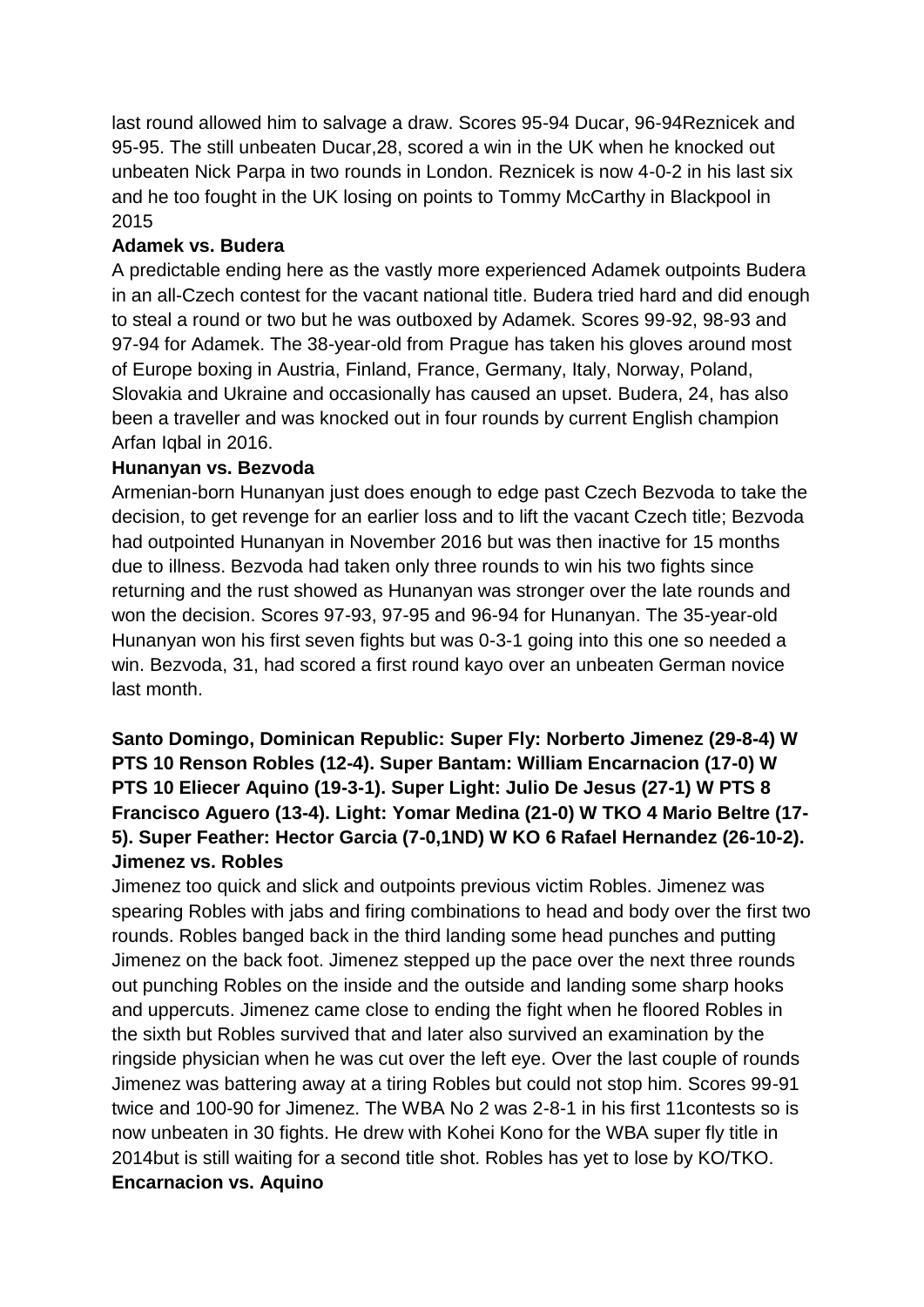Encarnacion decisions fellow-Dominican Aquino. Encarnacion was looking to box but Aquino is a strong, crude bustling fighter. Encarnacion is a fast flashy boxer and gradually he slowed Aquino by popping him with jabs and countering his charges with hooks and uppercuts. Aquino kept bulling forward and too often Encarnacion just stood and traded with him making life harder than it needed to be. Encarnacion constantly switched guards and did some showboating but they both tired over the late rounds and the fight became untidy. Aquino was still rolling forward at the end but Encarnacion had won every round. The 29-year-old Dominican, who competed at the 2012 Olympics, wins the vacant WBC Latino title. He has yet to fight outside of the Dominican Republic and yet to be tested. Aquino, 31, lost to unbeaten fighters Adam Lopez and Emmanuel Rodriguez in 2015 and this was his first fight since December 2016.

#### **De Jesus vs. Aguero**

Easy win for De Jesus. He had height and reach over Aguero who rarely managed to get off the ropes. De Jesus kept tracking Aguero and landing with heavy body punches. He came close to ending the fight when he put Aguero down twice in the first round but he was also leaving himself open and it was De Jesus who was down in the second. After that scare De Jesus boxed his way to victory. The 35-year-old De Jesus lost inside the distance to Victor Cayo in 2012 and has 12 wins since then including a stoppage of Aguero in July last year.

#### **Medina vs. Beltre**

Medina adds another inside the distance victory as he stops Beltre in four rounds. Medina was fast and accurate with his punches. He had the longer reach and Beltre had trouble getting past the jab. He was tracking Medina but Medina was too quick and too clever and was getting his punches off and getting away before Beltre could counter. In the third Medina landed two heavy rights to the head that floored Beltre. He beat the count and got a breather as his mouthguard had to be found and put back in but he was floored again and when he got up he was stumbling around the ring but the fight was allowed to go on to the bell. At the start of the fourth Medina drilled Beltre with a perfect left hook that put him on his rump. He struggled up but the referee waived the fight off. Medina, 24, has 18 wins by KO/TKO but his opposition has been very substandard. Beltre is 2-4 in his last 6 fights but the other losses have been against Joel Diaz, Javier Fortuna and Mikkel LesPierre and all five of his losses have come by KO/TKO.

#### **Garcia vs. Hernandez**

Garcia flattens Hernandez with a left in the sixth round of an all-southpaw contest. Venezuelan Hernandez was able to use his reach advantage to score outside but Garcia pressed hard all the way. The fight was in the balance until Garcia scored with some heavy lefts in the fifth that shook Hernandez. Garcia was storming into Hernandez in the sixth and as Hernandez took a step inside a thunderbolt of a right to the chin put him down flat on his back and his corner immediately threw the towel in. Five wins by KO/TKO for the local fighter. Sixth loss by KO/TKO for Hernandez.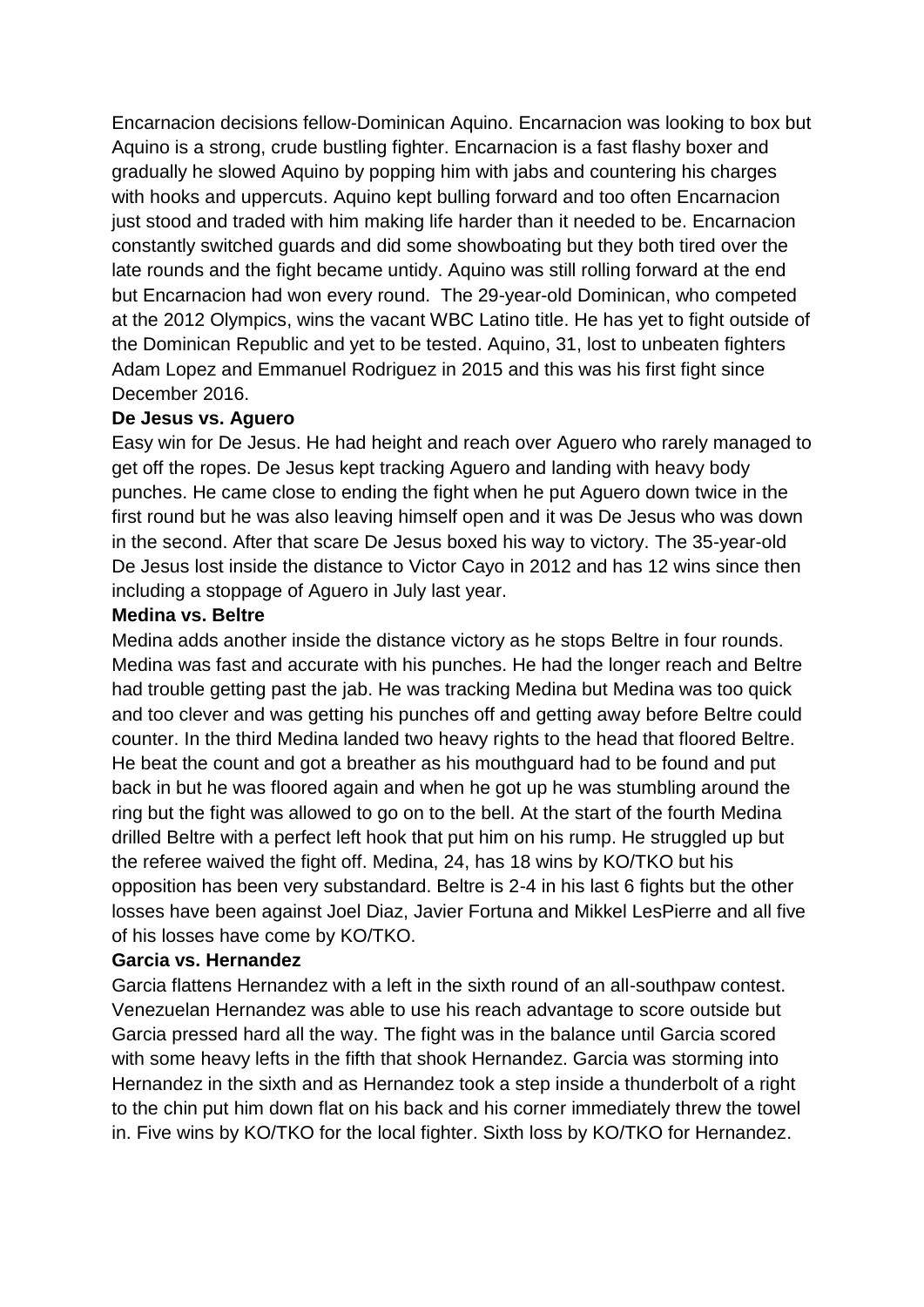# **Merida, Mexico: Super Feather: Ricardo Nunez (20-2) W KO 1 Elvis Torres (19- 1-2).**

# **Nunez vs. Torres**

On the Berchelt vs. Barros undercard this looked a risky fight on paper for local fighter Torres and it proved a mistake. The taller Panamanian used a fast jab to put the much smaller local southpaw on the retreat and worked him over with some choice uppercuts. Torres managed to get off the ropes and they traded punches. Nunez landed some strong hooks to the body and then landed two more the second oh which, a right, saw Torres drop to his knees and be counted out. The 24-year-old from Panama moves to 18 wins by KO/TKO including eight in his last nine fights. Torres, 21, had scored useful wins over Adrian Young and Miguel Angel Gonzalez but he was blitzed here by Nunez.

# **Madrid, Spain: Super Light: Sandor Martin (31-2) W KO 4 Jorge Moreno (9-8-1).**  13

Former EU champion Martin keeps sharp whilst waiting for another chance at the European title or some other big fight. After two rounds of "sparring" the Spanish southpaw went to work and had Moreno unsteady with a series of fast combinations. In the fourth a right to the body was enough to finish the fight with the Nicaraguan going down and being unable to beat the count. The 24-year-old from Barcelona has won 17 of his last 18 fights but the loss was in a big fight against Anthony Yigit in Sweden for the European title. Three losses in a row for Moreno a recent addition to the Barcelona-based collection of Nicaraguan no hopers.

# **Bang Phun, Thailand: Light Fly: Pongsaklek (16-5-1) W PTS 12 Kompayak (59- 6). Super Fly: Petchbarngborn (44-8-1) W PTS 8 Rakniran Muadransarakam (13- 2).**

# **Pongsaklek vs. Kompayak**

These two met in March with Kompayak (Suriyan Satorn) getting a hotly disputed split decision that cost Pongsaklek (Siridech Deebok) his WBC ABC title. This time the younger Pongsaklek came out on top but again it was very close. The contest was fought on even terms early but past the mid-point Pongsaklek had Kompayak hurt a few times and his stronger finish looked to make him the clear winner but the scores did not reflect that. The cards read 115-113 twice and 115-114 for Pongsaklek 25, who regains the WBC ABC title. Former WBC light flyweight title challenger and interim WBA flyweight champion Kompayak, 36, had won his last nine fights

# **Petchbarngborn vs. Muadransarakam**

Former WBO super fly champion Petchbarngborn needed all of his experience to handle the attacks of his much less experienced fellow-countryman Muadransarakam (Nirundon Thata) and take a close unanimous decision. Muadransarakam was no respecter of reputation and took the fight to Petchbarngborn but the more experienced Petchbarngborn kept cool and used a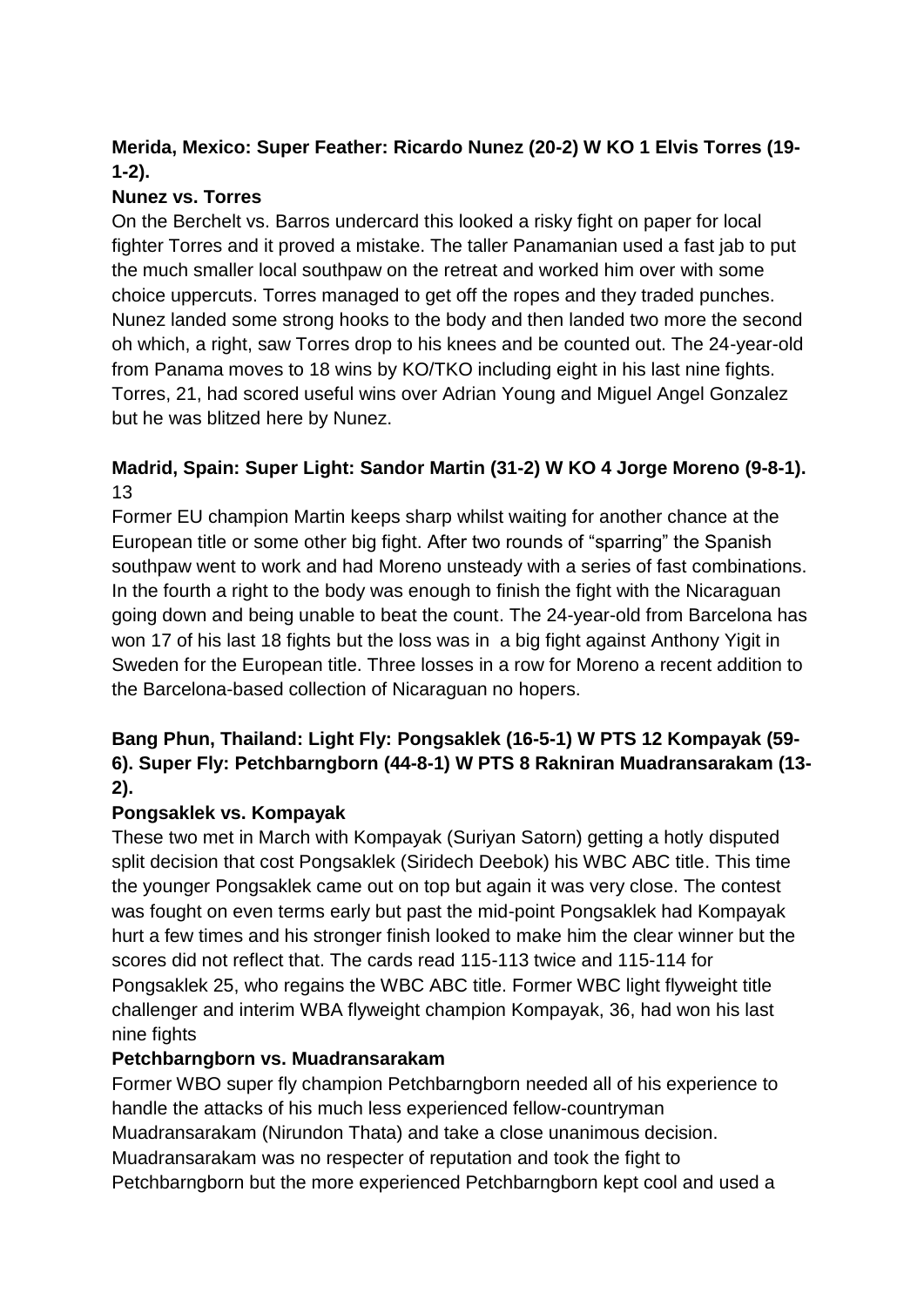strong jab and accurate counters to just edge out Muadransarakam. Scores 77-75 twice and 78-74. Petchbarngborn is 22-1 in his last 23 fights with the loss being a tenth round kayo defeat against Naoya Inoue for the WBO super fly title in January last year. Muadransarakam lost his unbeaten tag in 2016 when he was defeated on a technical decision by Shota Kawaguchi.

### **Kiev, Ukraine: Super Welter: Aram Amirkhanyan (11-0-1) W PTS 10 Stanyslav Skorokhod (17-2). Light: Denys Berinchyk (9-0) W RTD 5 Jose Luis Prieto (26- 5). Feather: Oleg Malynovskyi (23-0) W RTD 5 Wallington Orobio (19-4).** 15

# **Amirkhanyan vs. Skorokhod**

Minor upset as Amirkhanyan outpoints Ukrainian Skorokhod to win the vacant WBO International title. This was a close one but the tall Russian southpaw just did enough to edge out Skorokhod. Scores 96-94 twice for Amirkhanyan and 96-94 for Skorokhod.

#### **Berinchyk vs. Prieto**

Berinchyk just too aggressive and hard punching for Prieto. Berinchyk forced the pace in the first switching guards and quickly taking Prieto to the ropes and landing to head and body. Berinchyk continued to press hard in the second. Prieto did some clowning and mocking but Berinchyk stuck to his task and again Prieto spent time on the ropes absorbing hooks and uppercuts. Prieto landed a couple of hard rights early in the third and then it was back to Berinchyk chasing and scoring with hooks and uppercuts. More pressure in the fourth with Prieto having a growing bruise under his left eye and spitting out his mouthguard to get out of trouble. Prieto sent Berinchyk stumbling back with a right in the fifth as Prieto again took a beating and at the end of the round he was now showing a cut on his left eye lid and retired from the fight. It is curious that Berinchyk, 30, a native of Kiev has not tried to move to a bigger stage. He beat Jeff Horn and Anthony Yigit on the way to a silver medal in London and outscored Cuban star Roniel Iglesias when winning a silver medal at the World Championships. Colombian Prieto 33 had won his last 13 fights but they had all been home fights and 11 of his victims had negative records.

#### **Malynovskyi vs. Orobio**

Kiev southpaw Malynovskyi gets another win with stoppage of Colombian Orobio due to injury. Seventh win by KO/TKO for the WBO No 4 Orobio gets his third loss by KO/TKO.

### **Gilford, NH, USA: Super Welter: Walter Wright (17-4) W PTS 12 Mark DeLuca (21-0). Heavy: Niall Kennedy (11-0-1) DREW 8 Joel Caudle (7-1-2, ND). Light: Ray Moylette (11-0) W PTS 8 Daniel Sostre (13-18-1).** 18 **Wright vs. DeLuca**

# Wright enters DeLuca's backyard and walks away win a win and DeLuca's IBA world and WBO NABO titles. In this one the boxer came out on top. Wright showed plenty of slick movement and fired home quick accurate jabs. DeLuca pressed hard all the way so it was a good competitive match with the styles producing plenty of action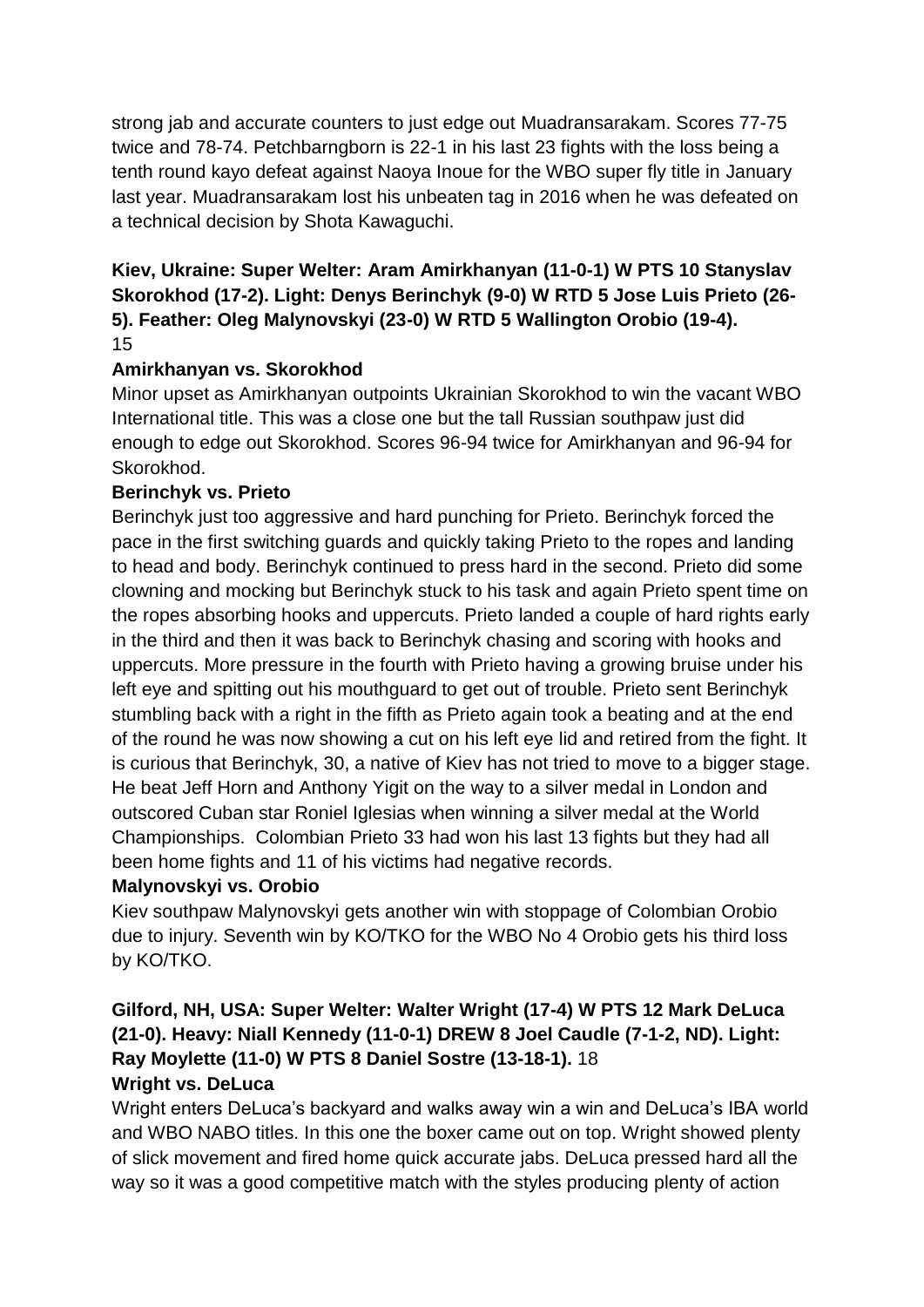and entertainment. His better boxing saw Wright move in front early but the stronger DeLuca was desperate to keep his titles and his unbeaten tag and came on strong over the middle rounds. A good ninth cemented Wright's lead but DeLuca was far from finished and he continued to roll forward landing clubbing punches to edge the last two rounds to put the result in the balance. Scores 116-112 and 115-112 for Wright and 116-112 for DeLuca. Wright, 37, was a top level amateur back at the start of the decade with a 90-12 record. He won a silver medal at the 2001 US Championships beating Andre Berto on the way to his medal and was a quarter finalist in both the 2002 National Championships and the National Golden Gloves. On the downside he has dipped in and out of boxing with a three year spell away followed by a five year break that only ended when he returned to the ring in January this year. Now he is a world champion (IBA) and hopefully will stay active. DeLuca could have been given the decision in this one as it was very close but he accepted the result and will move on.

#### **Kennedy vs. Caudle**

First dent in Kennedy's record as he fights a draw with modest Caudle in a fastpaced heavyweight match. Kennedy had the better of the first two rounds. Caudle was taking the fight to the Irishman but Kennedy was meeting him with some hard counters. Caudle landed the heavier stuff in the third in the shape of a couple of rights late in the round and Kennedy went down heavily at the start of the fourth. It was ruled he had been pushed over but it gave Caudle an edge and he took the round. Caudle had been able to score regularly with his right crosses and he shook Kennedy late in the fifth with a right. Kennedy was scoring well with his left hooks but had probably dropped behind. Kennedy produced the stronger finish over the closing two rounds to make it very close. Score 76-76 twice and 76-74 for Kennedy. The fight showed the big Irishman's strengths and his weaknesses and at 32 and if he can't beat mediocre opposition such as Caudle he will struggle to climb much higher. Caudle, who was much the smaller man, was a modest 0-1-2,1ND in his last 4 fights. The No Decision result was a loss for Caudle which was reversed when his opponent tested positive for a banned substance

#### **Moylette vs. Sostre**

Moylette outboxes Puerto Rican Sostre. The former World Youth and European Championships gold medallist. Went eight rounds for the first time and he handled the distance easily. He was too quick and clever for willing Sostre and was a clear victor. Scores 79-73 twice and 78-74 for Moylette. He will soon be ready to move up to tougher tests. Nine losses in a row for Sostre.

**Fight of the week**: Josh Taylor vs. Viktor Postol was a high quality contest between two well matched fighters with honourable mention to Bowyn Morgan vs. Shay Brock **Fighter of the week**: Taylor's win just gives him the edge over Thabiso Mbenge, Martin Murray and Ohara Davies who scored impressive wins

**Punch of the week**: Quite a few this week. Ohara Davies overhand right that finished Paul Kamanga, Umar Salamov's right that put paid to Brian Howard but the